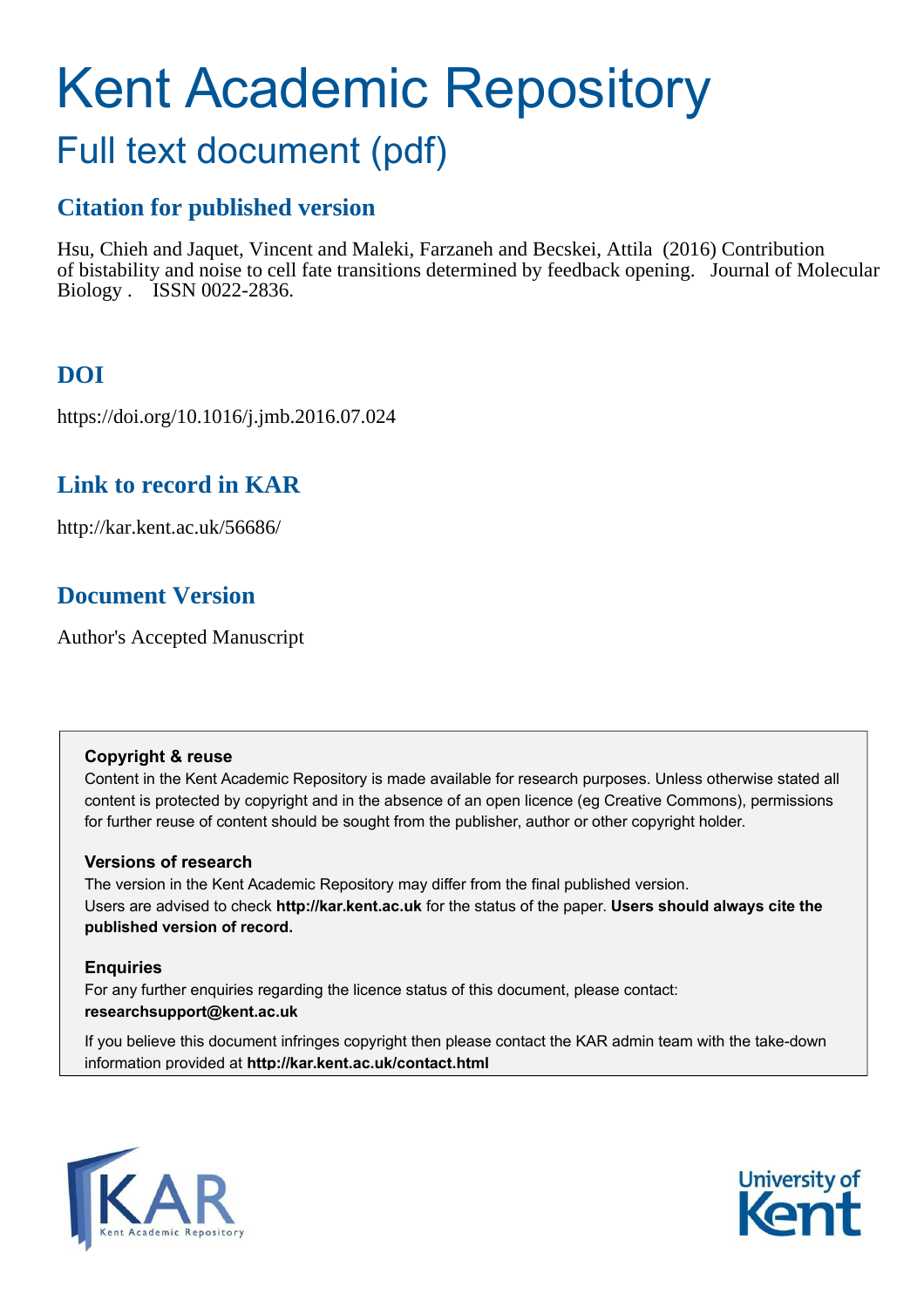#### 

Contribution of bistability and noise to cell fate transitions determined by feedback opening

Chieh Hsu, Vincent Jaquet, Farzaneh Maleki, Attila Becskei

| PII:       | S0022-2836(16)30291-1          |
|------------|--------------------------------|
| DOI:       | doi: 10.1016/j.jmb.2016.07.024 |
| Reference: | YJMBI 65162                    |

| Reference:    | YJMBI 65162                  |
|---------------|------------------------------|
| To appear in: | Journal of Molecular Biology |

Received date: 24 June 2016 Revised date: 26 July 2016 Accepted date: 29 July 2016



Please cite this article as: Hsu, C., Jaquet, V., Maleki, F. & Becskei, A., Contribution of bistability and noise to cell fate transitions determined by feedback opening, *Journal of Molecular Biology* (2016), doi: [10.1016/j.jmb.2016.07.024](http://dx.doi.org/10.1016/j.jmb.2016.07.024)

This is a PDF file of an unedited manuscript that has been accepted for publication. As a service to our customers we are providing this early version of the manuscript. The manuscript will undergo copyediting, typesetting, and review of the resulting proof before it is published in its final form. Please note that during the production process errors may be discovered which could affect the content, and all legal disclaimers that apply to the journal pertain.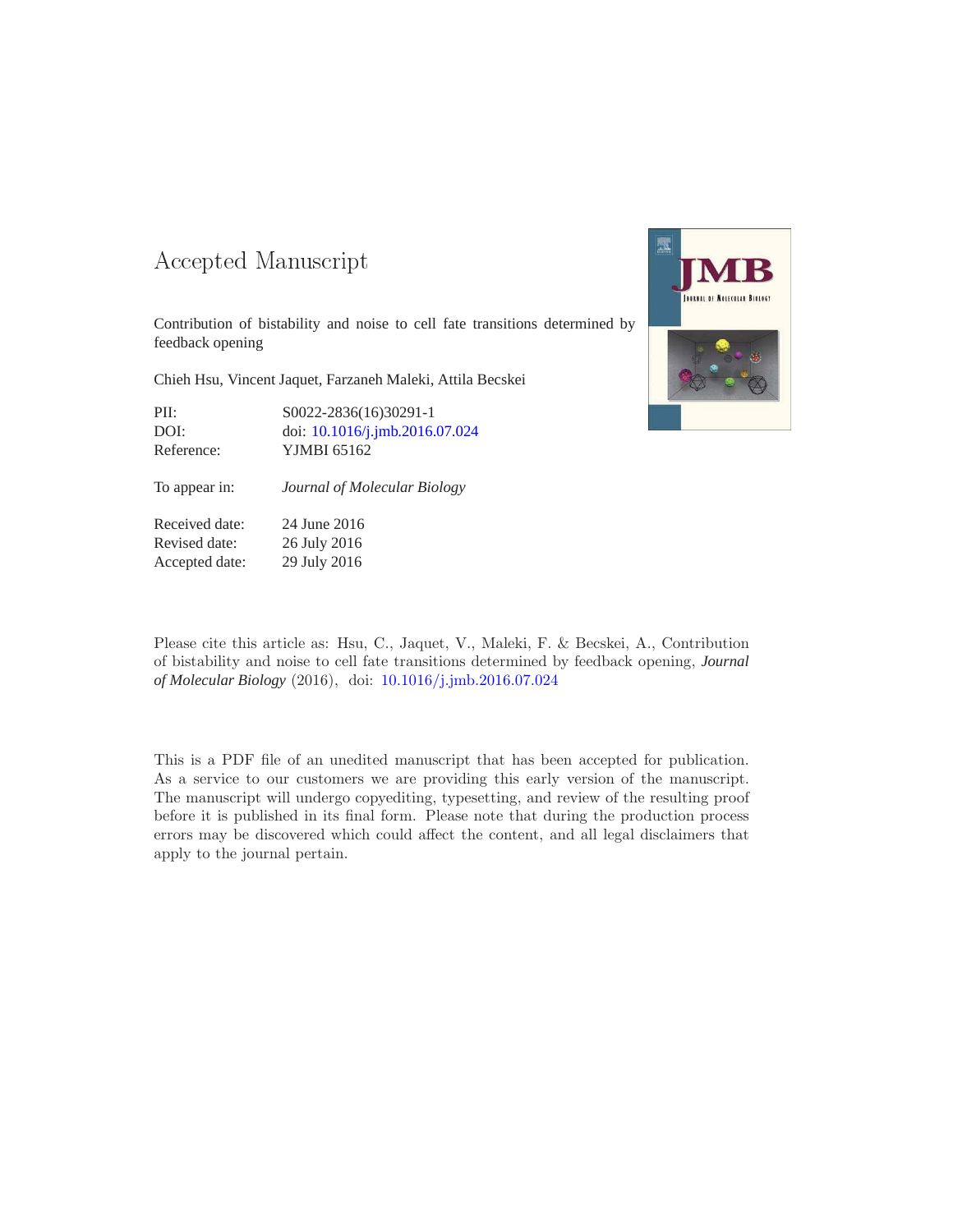### **Contribution of bistability and noise to cell fate transitions**

### **determined by feedback opening**

**Chieh Hsu1,2,** †**, Vincent Jaquet1,**†**, Farzaneh Maleki<sup>1</sup> , Attila Becskei<sup>1</sup>**

- 1 Biozentrum, University of Basel, Klingelbergstrasse 50/70, 4056 Basel, Switzerland
- Vincent Jaquet<sup>1,</sup> Tarzaneh Maleki<sup>1</sup>, Attila Becskei<sup>1</sup><br>University of Basel, Klingelbergstrasse 50/70, 4056 Basel, Sw<br>osciences, University of Kent, Canterbury, Kent, CT2 7NJ, UI<br>to Attila Becskei: attila becskei@unibas.c 2 - School of Biosciences, University of Kent, Canterbury, Kent, CT2 7NJ, UK

Correspondence to Attila Becskei: attila.becskei@unibas.ch

†C.H. and V.J. contributed equally to this work.

#### **Abbreviations used:**

TF, transcription factor; ORF, open reading frame; smFISH, single molecule fluorescence in situ hybridization; S, logarithmic sensitivity; f<sub>OLM</sub>, open-loop function; f<sub>EQ</sub>, equivalence function.

#### **Keywords:**

Positive feedback loop; stochastic gene expression; synthetic biology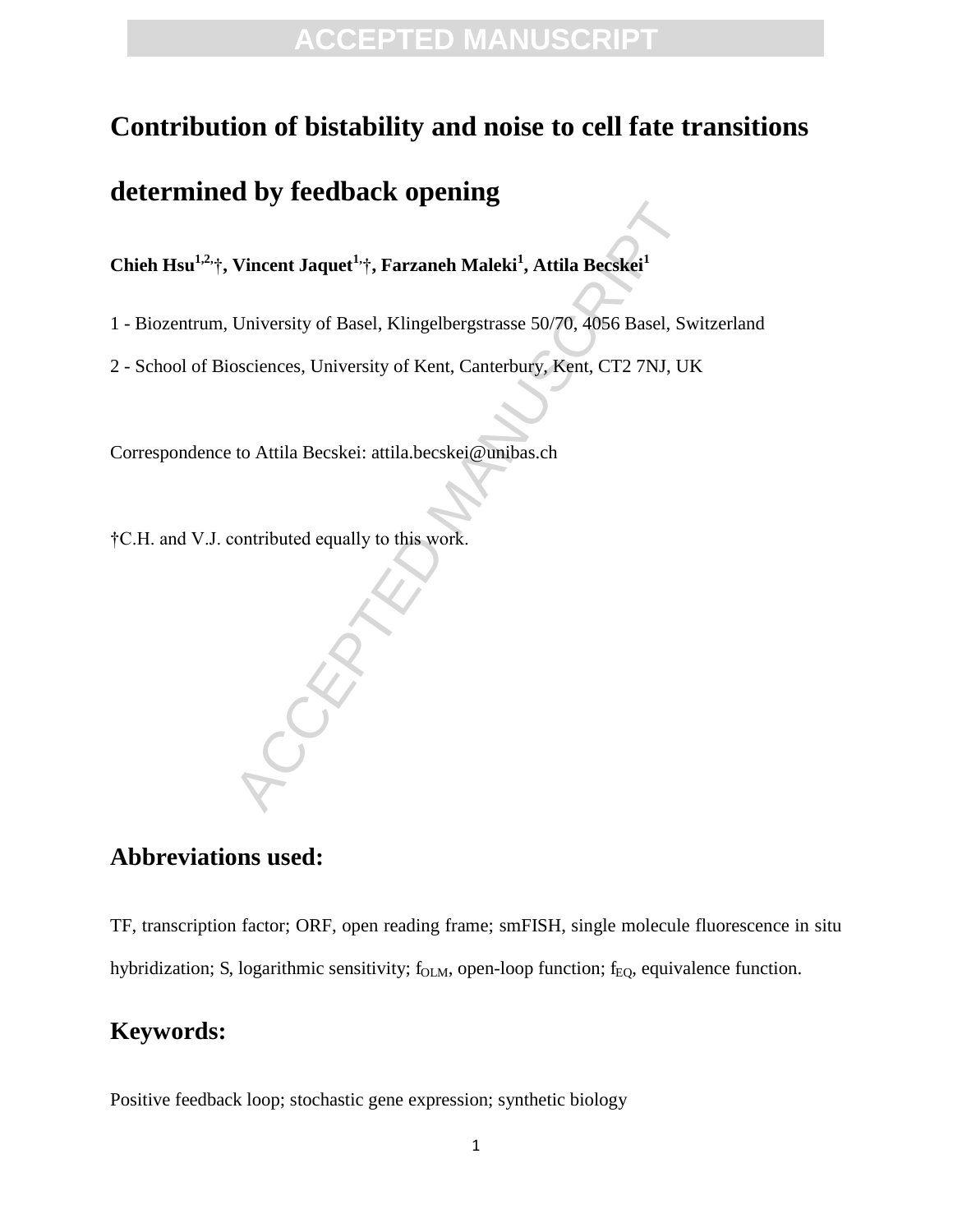#### **Abstract**

Il fates represent a form of non-genetic diversity, wh<br>functional specialization. It is difficult to predict the rat<br>ell fates due to the strong effect of noise on feedback le<br>pened synthetic positive feedback loops experi **Alternative cell fates represent a form of non-genetic diversity, which can promote adaptation and functional specialization. It is difficult to predict the rate of the transition between two cell fates due to the strong effect of noise on feedback loops and missing parameters. We opened synthetic positive feedback loops experimentally to obtain openloop functions. These functions allowed us to identify a deterministic model of bistability by bypassing noise and the requirement to resolve individual processes in the loop. Combining the open-loop function with kinetic measurements and re-introducing the measured noise, we were able to predict the transition rates for the feedback systems without parameter tuning. Noise in gene expression was the key determinant of the transition rates inside the bistable range. Transitions between two cell fates were also observed outside of the bistable range, evidenced by bimodality and hysteresis. In this case, a slow transient process was the rate limiting step in the transitions. Thus, feedback opening is an effective approach to identify the determinants of cell fate transitions and to predict their rates.**

#### **Introduction**

 Genetically identical cells with two distinct phenotypes can co-exist and persist in an identical environment provided they were exposed to different conditions in the past and can display bistability. Typically, bistability arises in uni- and multicellular organisms due to positive feedback loops, which promotes adaptation and cell differentiation [1-3].

 In a bistable feedback, a feedback component can have either low or high concentration in the steady-state. Which state is reached depends only on the initial condition. If initially an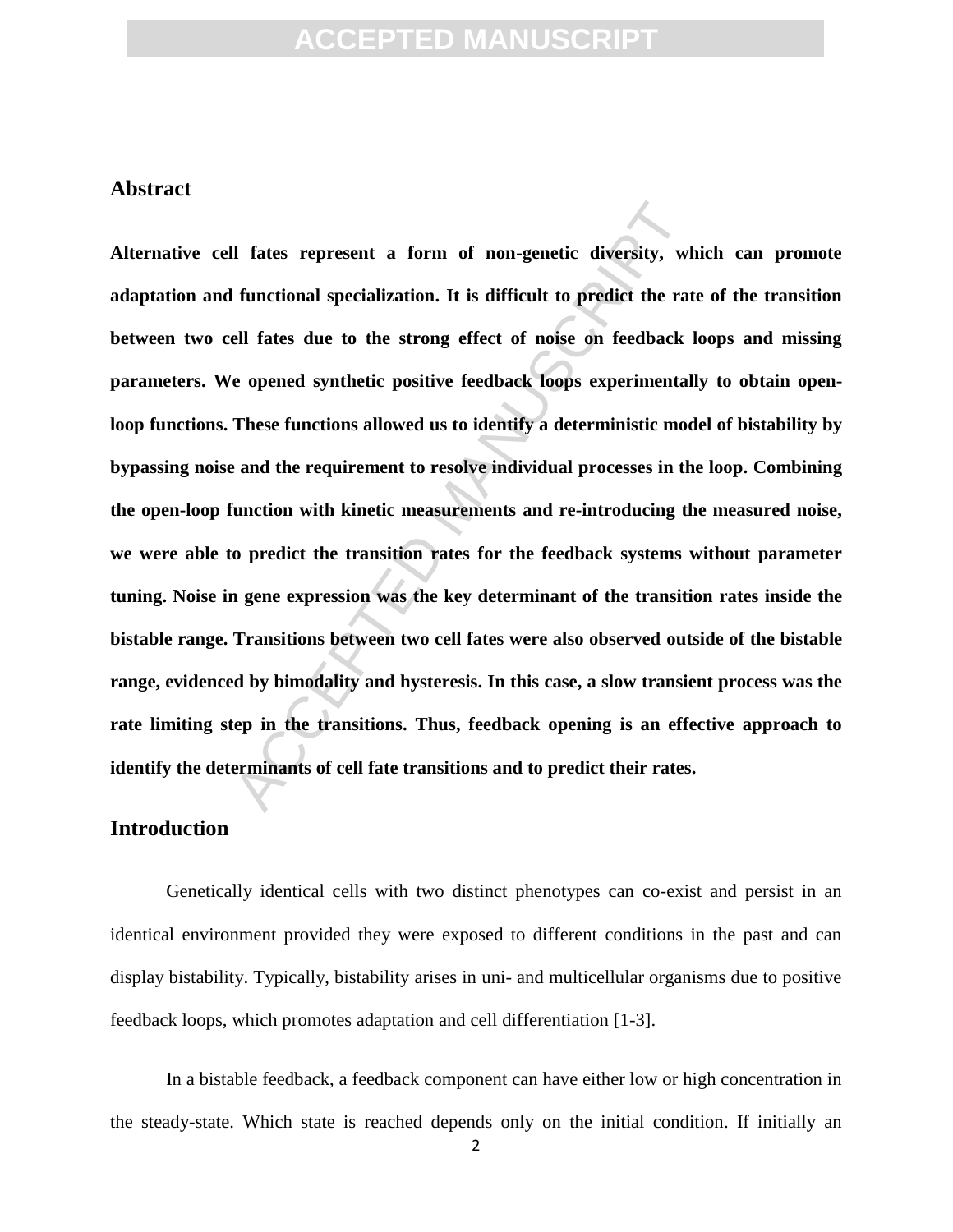external factor induces a cell to express sufficiently high concentration of a component, the high expression will persist even after the factor is removed. Such a purely deterministic view of steady-state bistability needs to be modified in biological systems, because transitions occur between two states. Transitions rates can span a broad range; it is a rare event, for example, in the lysis-lysogeny cycle of the lambda phage. On the other hand, bacteria can switch to the competent form at high frequency [4, 5]. The prediction of these rates is crucial because they determine the proportion of the two cell types in a cell population and the efficiency of cellular reprogramming [6, 7].

ability needs to be modified in biological systems, becaustes. Transitions rates can span a broad range; it is a rare event, eycle of the lambda phage. On the other hand, bacteria at high frequency [4, 5]. The prediction o Typically, noise is considered a driving force of such transitions in genetic systems [8]. The interaction between a bistable system and noise is often conceptualized by depicting the deterministic bistable system by a potential landscape; the two stable states correspond to the two lowest points in the potential wells, which are separated by a barrier (Fig.1a) [9]. When the system is exposed to noise, small fluctuations may not be sufficient to switch the cells to the other state but larger fluctuations would do this (Fig. 1a, lower left panel). On the other hand, if the barrier is lower, even weak noise can switch the cells (Fig. 1a, lower right panel).

 Thus, bistability amplifies the effect of noise: a sufficiently strong noise can induce most of the cells to switch to the higher state even though the deterministic description predicts the system to be at the low state. Consequently, the deterministic and stochastic descriptions of bistable systems are completely different [10], which makes the prediction of the rates difficult. A possible way to predict the transitions is to measure individual reactions in vitro or in vivo, and to combine all the reaction parameters into a model. However, many parameters in a circuit are experimentally inaccessible; their reported values can also scatter broadly, which hampers the prediction [11, 12].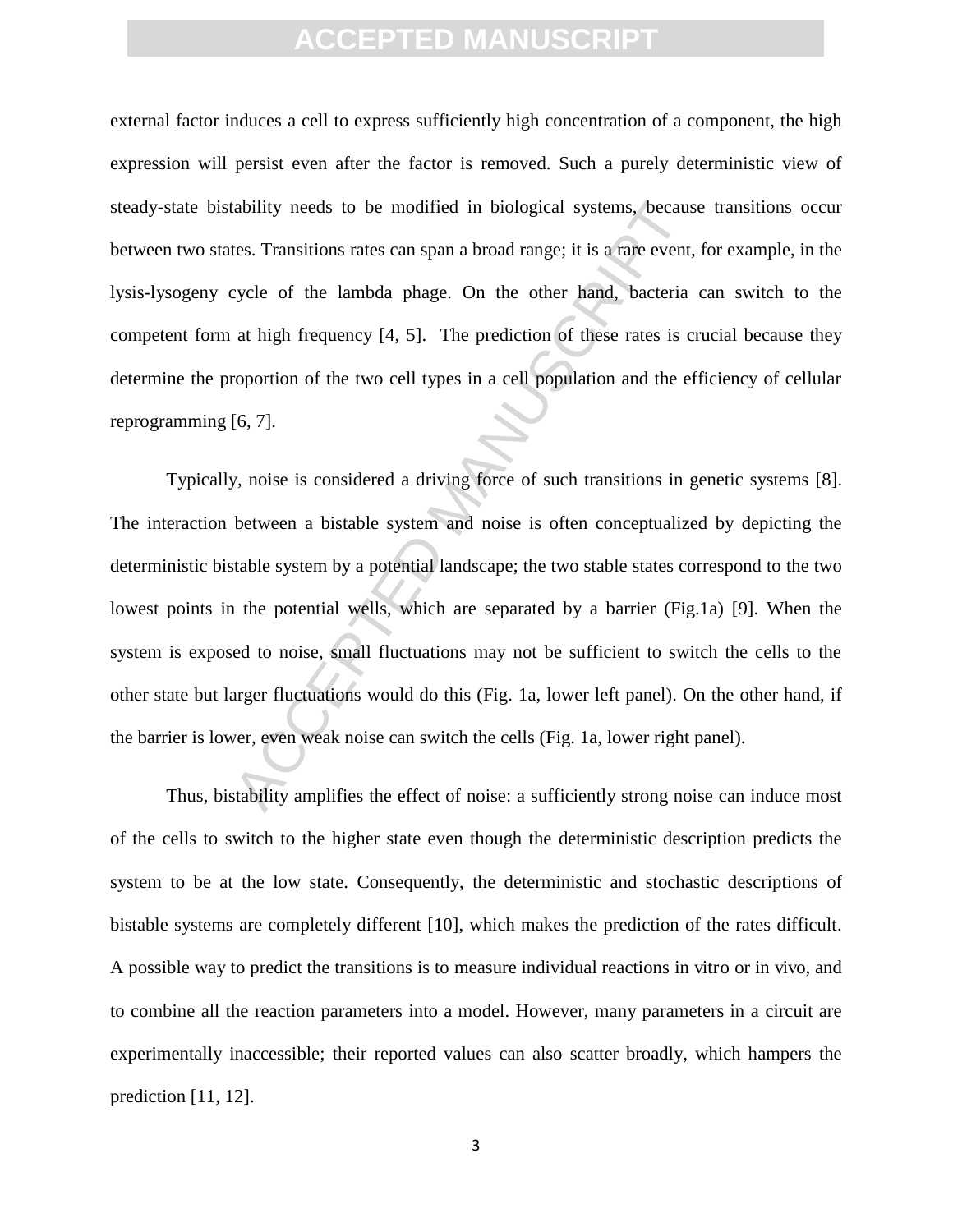cerevisiae. Synthetic circuits have been playing an important<br>1 properties of feedback behavior [14-18]. In the open<br>noise-induced transitions are bypassed. Therefore, we can o<br>is the total response of all the reaction ste Here we opted for a different approach comprising two stages. First, we employed a method termed feedback opening [13]. We opened synthetic feedback loops in the yeast Saccharomyces cerevisiae. Synthetic circuits have been playing an important role to characterize the fundamental properties of feedback behavior [14-18]. In the open loop, bistability is eliminated and noise-induced transitions are bypassed. Therefore, we can obtain an open-loop function, which is the total response of all the reaction steps in the loop, without the need to resolve any of them individually. Since the open-loop function contains all the information on the deterministic steady-state expression, it can be used to determine if the parent closed (feedback) loop is bistable or monostable (Fig. 1b, deterministic model). In the second stage, we measured noise and the time-scale of reactions, and by re-introducing noise into the model, we successfully predicted the transition rates (Fig. 1b, stochastic model).

#### **Results**

#### **Design of the input and output constructs for the loop opening**

 To open a feedback loop, one of its components has to be split into an input and an output [13]. The resulting open loop is thus a reaction chain starting with the independently controllable input that triggers the biochemical reactions; the chain ends with the output, which has no effect on the reaction chain (Fig. 2a).

 We opened transcriptional feedback loops at the RNA level in yeast (gray box, Fig. 2a), and thus both the input and output are RNA molecules. The expressed input RNA is translated, which triggers the subsequent reactions, such as the TF dimerization, the binding of the TF to the promoter, and lastly the synthesis of the output RNA. The reactions between the input and output RNA are illustrated as a black box in Figure 2a.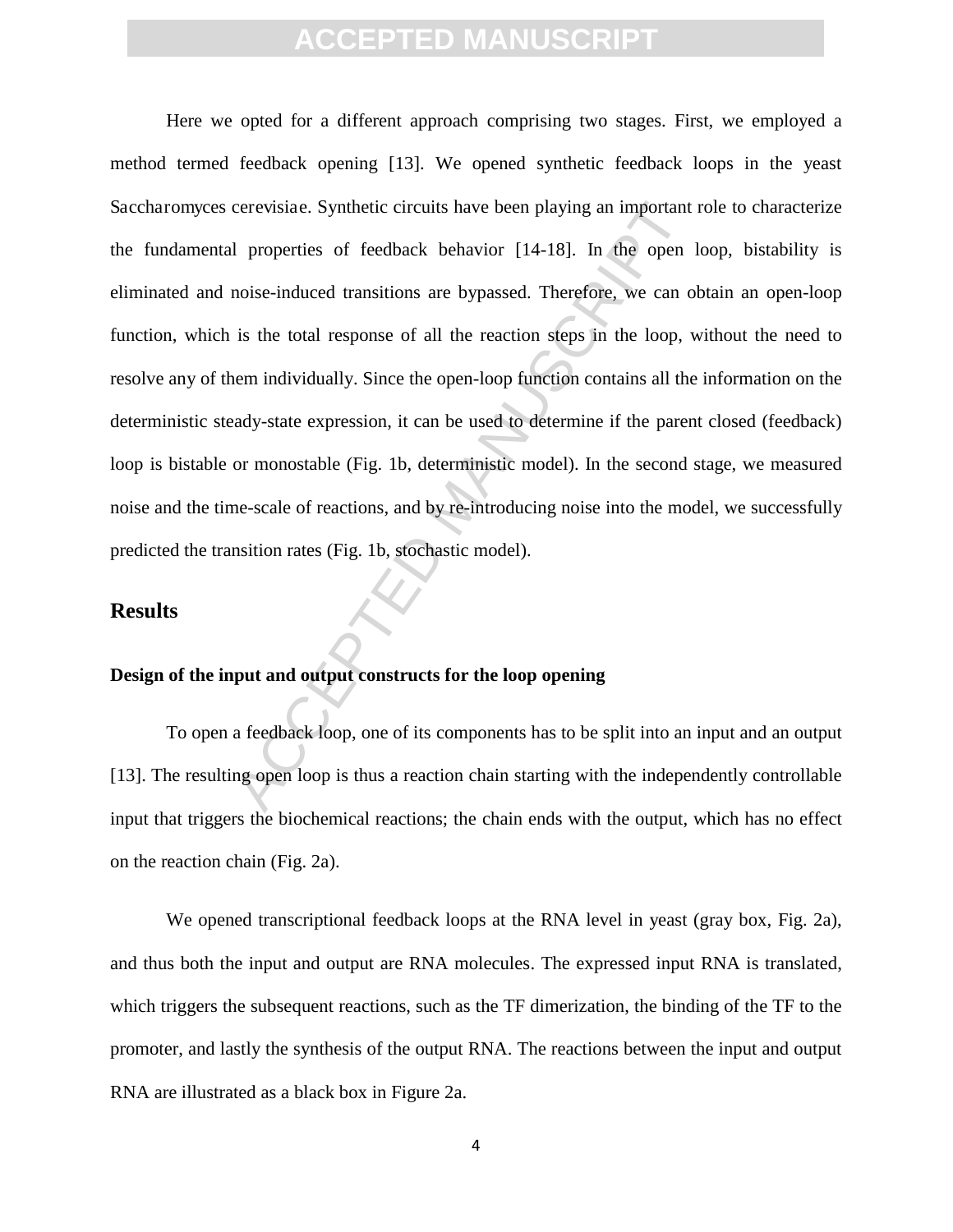irst, the protein translated from the output mRNA must no<br>loop (Fig. S1a). Second, the output RNA must preserve the or<br>as the decay rate and dynamic range of expression. We found<br>uences at each end of a gene was sufficient The input RNA is identical to the original RNA in the feedback loop. On the other hand, the output RNA has to be designed by mutating the original RNA. The mutation has to meet two requirements. First, the protein translated from the output mRNA must not interfere with the reactions in the loop (Fig. S1a). Second, the output RNA must preserve the original properties of the RNA, such as the decay rate and dynamic range of expression. We found that retaining only 45 bp long sequences at each end of a gene was sufficient to preserve much of the original expression range (Fig. S1b, Design of the output construct in the Materials and Methods). Therefore, we used this strategy to build the output construct (Fig. 2b). Since we used the transcription factor rtTA in the feedback loops, we built an output construct for rtTA and tested for interference. The protein translated from such an output RNA contains only short peptide sequences from rtTA (15 amino acids at each end), and is unlikely to interfere with the reactions in the loop, which we confirmed experimentally (Fig. S1c-e).

By creating the input and the output constructs with the aforementioned method, the feedback is opened. The cells containing the open-loop input and output constructs were named Input/Output cells (Fig. 2b).

#### **Validation of the loop opening with a monostable feedback loop**

 We opened three synthetic transcriptional feedback loops, in which a monomeric or dimeric version of the synthetic transcription factor rtTA regulates its own expression. rtTA binds to the DNA when it is complexed with the ligand, doxycycline [19]. These feedback loops contained no, one (cooperative binding) or two (homodimerization and cooperative binding) reactions that can support bistability [20]. First, we opened the monomeric – non-cooperative loop, in which a monomeric transcription factor binds to a single binding site in its own promoter. The monomeric protein is a single-chain fusion of the dimeric rtTA [20].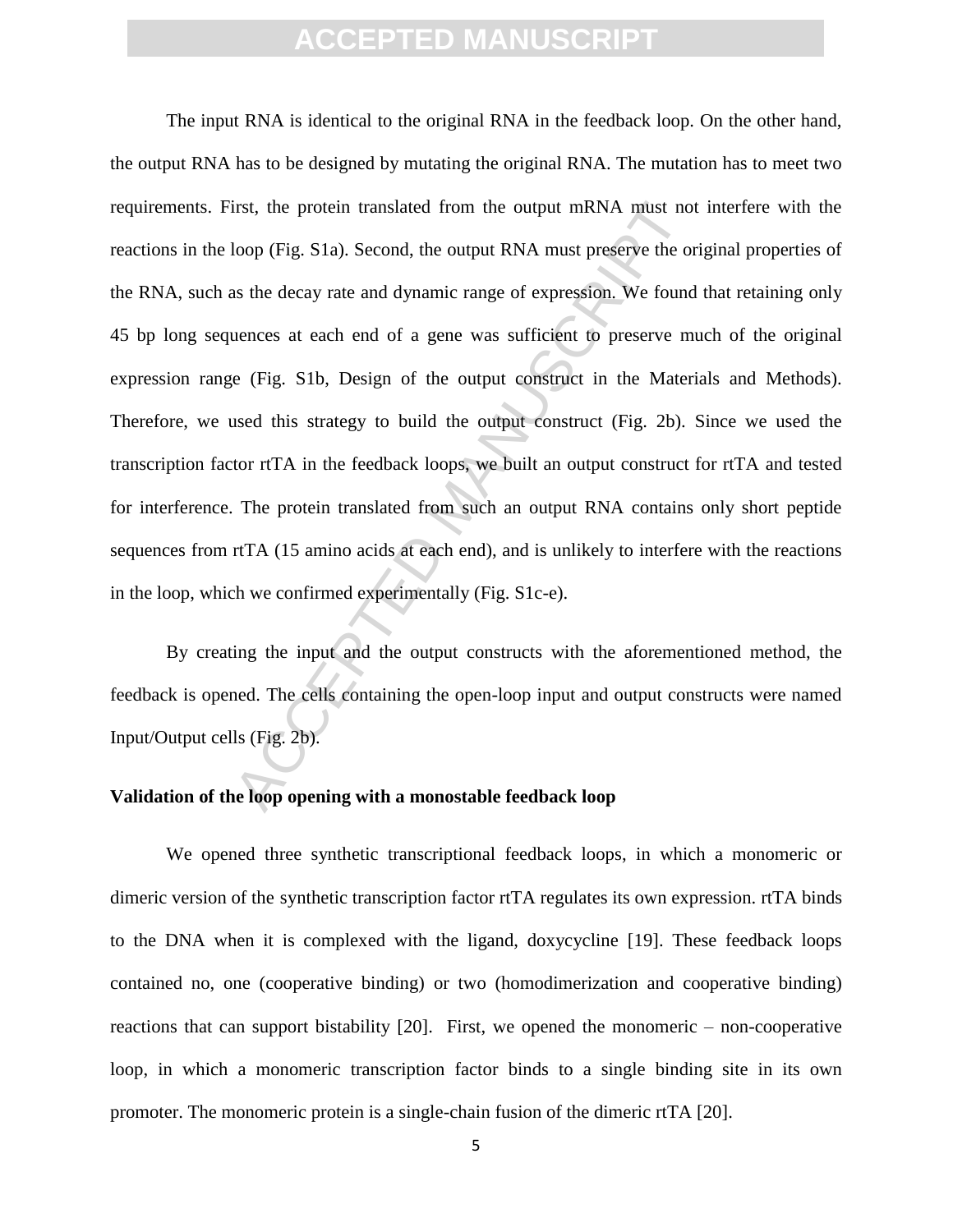Upon opening this loop, the input and output RNAs were quantified by qPCR (Materials and Methods, Figs. 2, S2, S3a). Thus, RNA values represent averages of a cell population. The expression of the input was varied by tuning the  $P<sub>GAL</sub>$  promoter activity with the transcription factor GEV (Fig. 2d). We applied different concentrations of doxycycline (dox) to adjust the TF-DNA binding affinity. Subsequently, we fitted an open-loop function  $\eta = f_{OLM}(\omega, d\alpha x)$  to these data.  $\eta$ ,  $\omega$  and f<sub>OLM</sub> denote the output, the input, and the open-loop function fitted to the measured data, respectively.

is input was varied by tuning the  $P_{GAL}$  promoter activity witchtand and the contractions of doxycycline (do finity. Subsequently, we fitted an open-loop function  $\eta = f_0$  in denote the output, the input, and the open-lo Initially, we analyzed the logarithmic sensitivity  $(S)$  of the open-loop function  $(f_{OLM})$  with respect to the input ( $\omega$ ), S( $\omega$ ) =  $\partial \ln(f_{\text{OLM}}) / \partial \ln(\omega)$ . If S > 1, the feedback loop can display bistability [21]. It is monostable, if  $S \le 1$ .  $S(\omega)$  of the fitted f<sub>OLM</sub>( $\omega$ , dox) did not exceed 1 at any value of  $\omega$  and dox (Supplementary Information, Fitted open-loop functions). Thus, the monomeric – non-cooperative feedback is classified as monostable upon the opening. This is in agreement with the expectations since the feedback does not contain any known reaction that can support bistability.

The intersection points of the open-loop function  $(f_{\text{OLM}})$  and the equivalence function  $(f_{\text{EO}})$ define the steady-state expression for the feedback loop [13, 22]. The ideal  $f_{EQ}$  is an identity function, i.e. it is the line at which the output and input have equal values,  $\eta = \omega$  (Fig. 2d). The ideal equivalence assumes that the output and input RNAs have identical properties (expression range, synthesis and decay rate). However, the heterologous sequence in the output RNA may cause a departure from the ideal equivalence. To assess this departure, we expressed the input and output mRNAs under the control of identical promoter,  $P_{GAL}$ . The expression of the output RNA in this construct is not controlled by the input; therefore, we termed it ghost output (Fig. 2b). Although their decay rates mRNA were similar (Fig. S2a,b), their expression levels differed (Fig.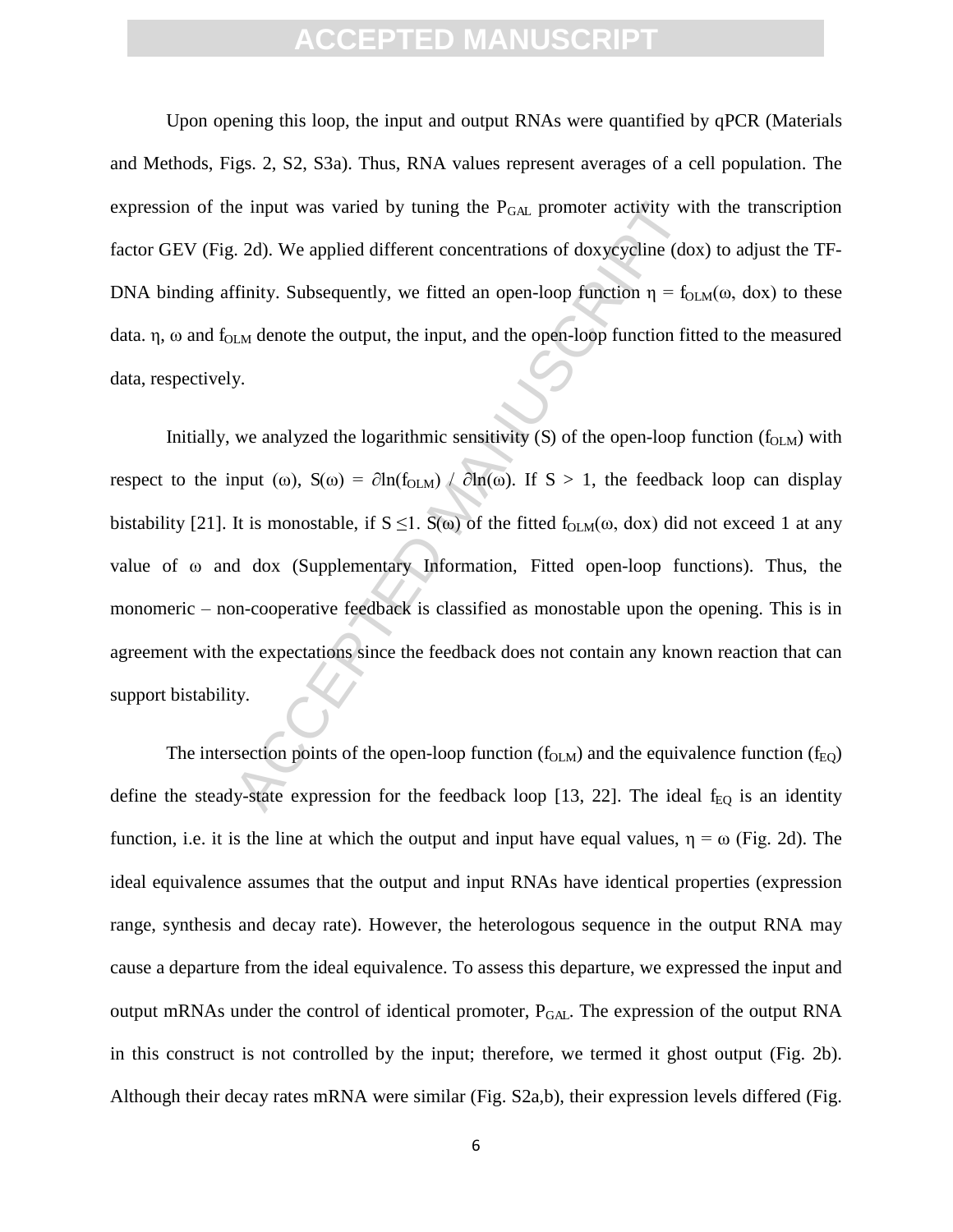S2c-e) possibly because of the different RNA synthesis rates. There was a linear relationship between their expression levels with a non-unity slope (Fig. 2d). This slope defines the scaling factor (s) for the measured (non-ideal) equivalence line, which runs in parallel to the ideal equivalence line (Fig. 2d):  $f_{E\Omega}(\omega) = s \omega$ .

the measured (non-ideal) equivalence line, which runs in p<br>
(Fig. 2d):  $f_{EQ}(ω) = s ω$ .<br>
rsection of the measured  $f_{EQ}$  and  $f_{OLM}$  is a function of one va<br>
1-to-closed loop mapping since it determines the steady-stat<br>
loo The intersection of the measured  $f_{EQ}$  and  $f_{OLM}$  is a function of one variable (dox), which we termed open-to-closed loop mapping since it determines the steady-state expression in the closed feedback loop based on open-loop measurements (Fig. 2e, f, red full line). Importantly, there was a good agreement between the open-to-closed loop mapping and the steady-state expression measured in the feedback loop. If we had relied on the ideal equivalence plane, with a unity slope, the open-to-closed loop mapping would have deviated markedly from the values measured in the feedback loop (Fig. 2f, red dashed line). This underscores the importance of the equivalence assessment cells.

In summary, we validated the feedback opening in two main steps. First, we analyzed the open-loop constructs. The expression of a fluorescent reporter in open-loop like constructs displays a unimodal distribution (Fig. 2c). The logarithmic sensitivity of the open—loop function is less than one, which implies that the parent feedback loop is monostable. Since in a monostable feedback loop there are no noise induced transitions between two stable states, the deterministic and stochastic descriptions of the steady-state expression levels are expected to be similar. Consequently, the steady-state expression measured in the feedback loop can be directly compared to the value determined by feedback opening (Fig. 1b), provided some general conditions are met (see Discussion). In the second step, we compared these two values. We found that the open-to-closed loop mapping matched up with the steady-state expression level measured in the feedback loop (Fig. 2f). The expression increased continuously and steeply when the TF-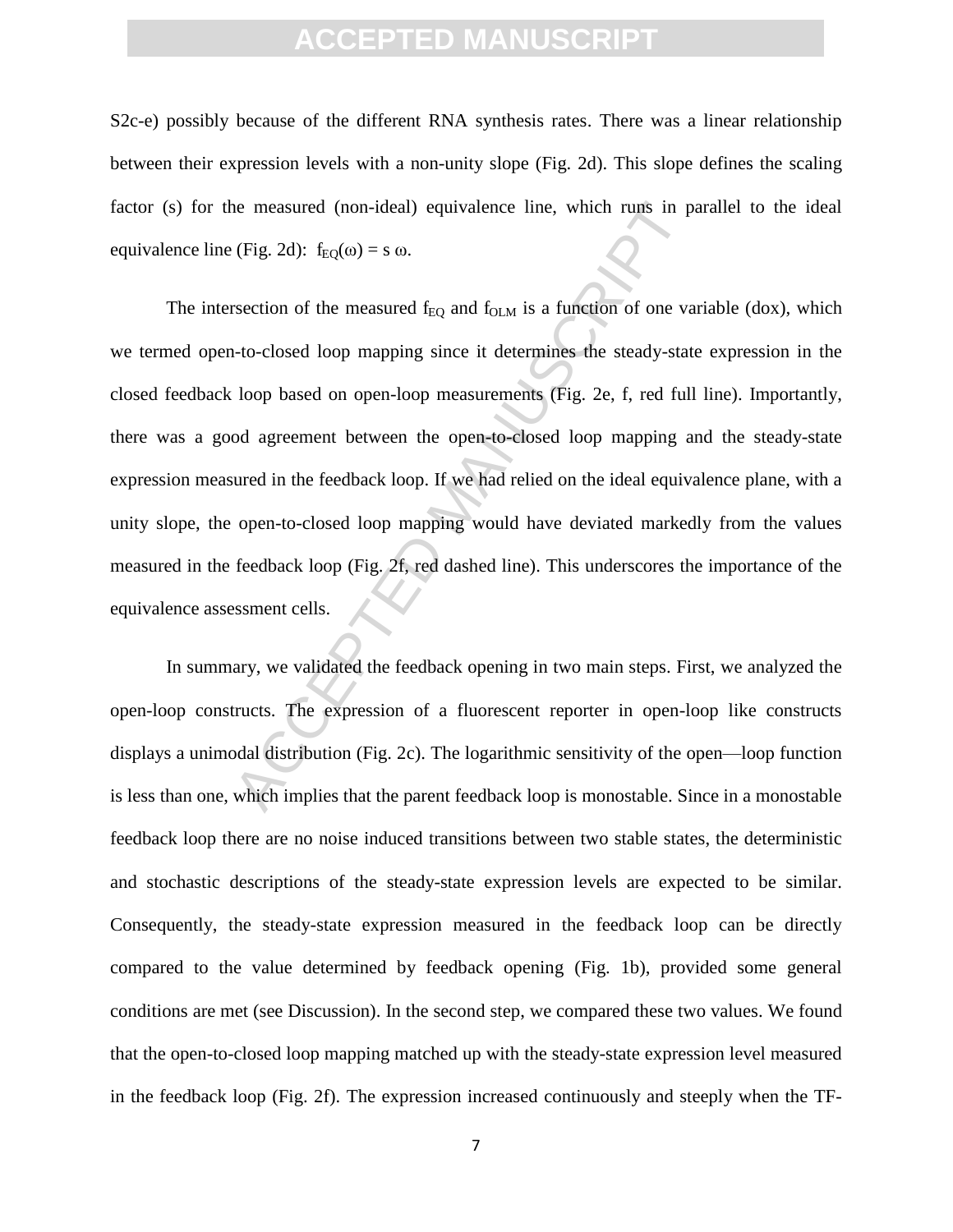DNA affinity (i.e. doxycycline concentration) passes a certain value, which is a typical behavior of monostable positive feedback loops.

#### **Identification of bistability by loop opening**

**f bistability by loop opening**<br>
e opened the loops with cooperative promoters, controlled by<br>
omeric TF (Fig. 3b). The sensitivity of  $f_{OLM}(\omega, dox)$  with rest<br>
1 for both open loops, which indicates that the feedback loop Next, we opened the loops with cooperative promoters, controlled by either the dimeric (Fig. 3a) or monomeric TF (Fig. 3b). The sensitivity of  $f_{OLM}(\omega, d\alpha x)$  with respect to the input  $(\omega)$ was higher than 1 for both open loops, which indicates that the feedback loop is bistable. Indeed, there was a range of doxycycline concentration, at which the intersection of the open-loop function with the equivalence plane resulted in three, two stable and one unstable, steady states. Thus, both parent feedback loops are classified bistable.

The maximal sensitivity of the open-loop function,  $S_{max}(\omega)$ , has a major impact on the bistable range of a parameter. For the monomeric – cooperative circuit  $S_{\text{max}}(\omega)$  is 1.6. This value increased to 2.4 for the dimeric – cooperative circuit (Fig. 3b) and the bistable range of the doxycycline concentration (i.e. TF-DNA affinity) became broader, reflecting the joint effect of dimerization and cooperativity (Fig. 3).

#### **Measurement of the time scale of reactions and identification of the slow transient kinetics**

 To predict the transition rates for a bistable system, the open-loop function, which is defined in the steady-state, has to be combined with information on noise and the time-scale of reactions (Fig. 1b). To specify the time scale of reactions, the RNA and protein decay rates and the transcription and translation rates were determined (Table S2). With these parameters we extended the open-loop function into a kinetic model.We tested whether this model predicts correctly the kinetics of expression in open-loop like constructs. For this purpose, we analyzed the time course of expression of GFP under the control of the monomeric form of rtTA.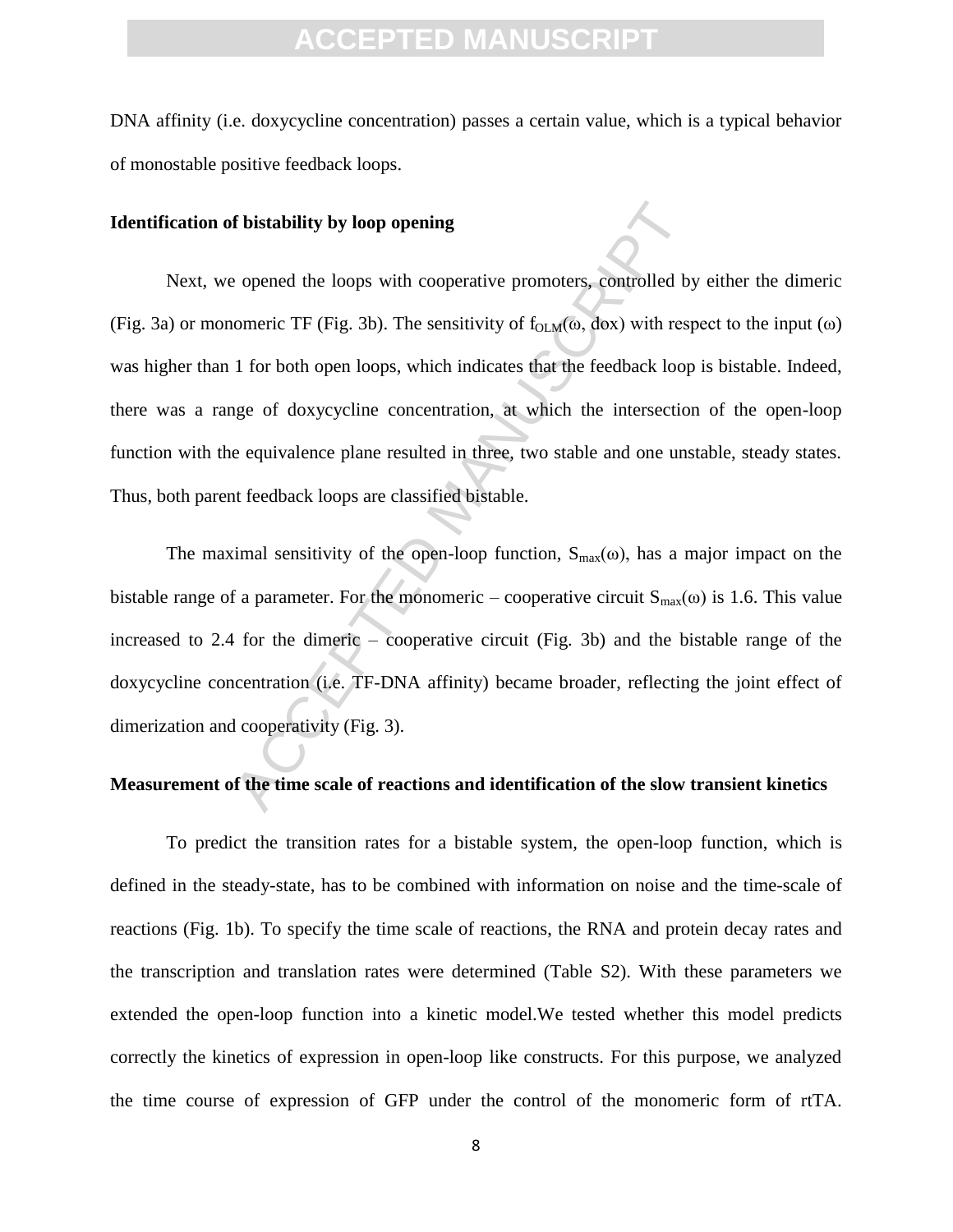y varying the order of induction of the rtTA expression and d<br>that the slower-than-expected increase of GFP expression per<br>ed (Fig. 4a, b). This indicates that the long transient phase are<br>externally added ligand, doxycycl Interestingly, the induction of expression was slower than expected from the time scales of protein and RNA turnover (Fig. 4a, b, see Modelling transient kinetics in the Supplementary Information). By varying the order of induction of the rtTA expression and doxycycline addition it became clear that the slower-than-expected increase of GFP expression persisted even if rtTA was pre-expressed (Fig. 4a, b). This indicates that the long transient phase arises due to the slow transport of the externally added ligand, doxycycline, into the cell or due to its slow association to the protein inside the cell. The model was extended and fitted to the slow transient kinetics in the open-loop like construct. Subsequently, we tested the prediction of the new model on the monostable feedback loop, which can be done deterministically. The prediction was in good agreement with the observed time series upon addition of doxycycline (Fig. 3c, d).

#### **Measurement of noise**

 We made a preliminary prediction of noise intensity based on the time-scale of these constitutive processes. A simple model involving only synthesis and decay, also known as birthdeath process, results in a Poisson distribution, characterized by a Fano-factor (variance / mean)  $= 1$  [23]. Interestingly, the housekeeping gene PRE2, which was used as a control for the smFISH, had a Fano factor close to 1 (Fig. 5a, b). On the other hand, the distribution of the rtTA RNA had a much larger variance, with a Fano factor of around five, which cannot be explained by such a simple noise model (Fig. 5a, b). This stronger noise is not fully surprising because noise in gene expression can be significantly augmented by operator fluctuations and by other cellular processes [24, 25]. Therefore, the model was extended to include operator fluctuations and noise in RNA degradation (Fig. 5c). The parameters were fitted to the smFISH measurements (Supplementary Information, Parameter values for RNA distribution by linear noise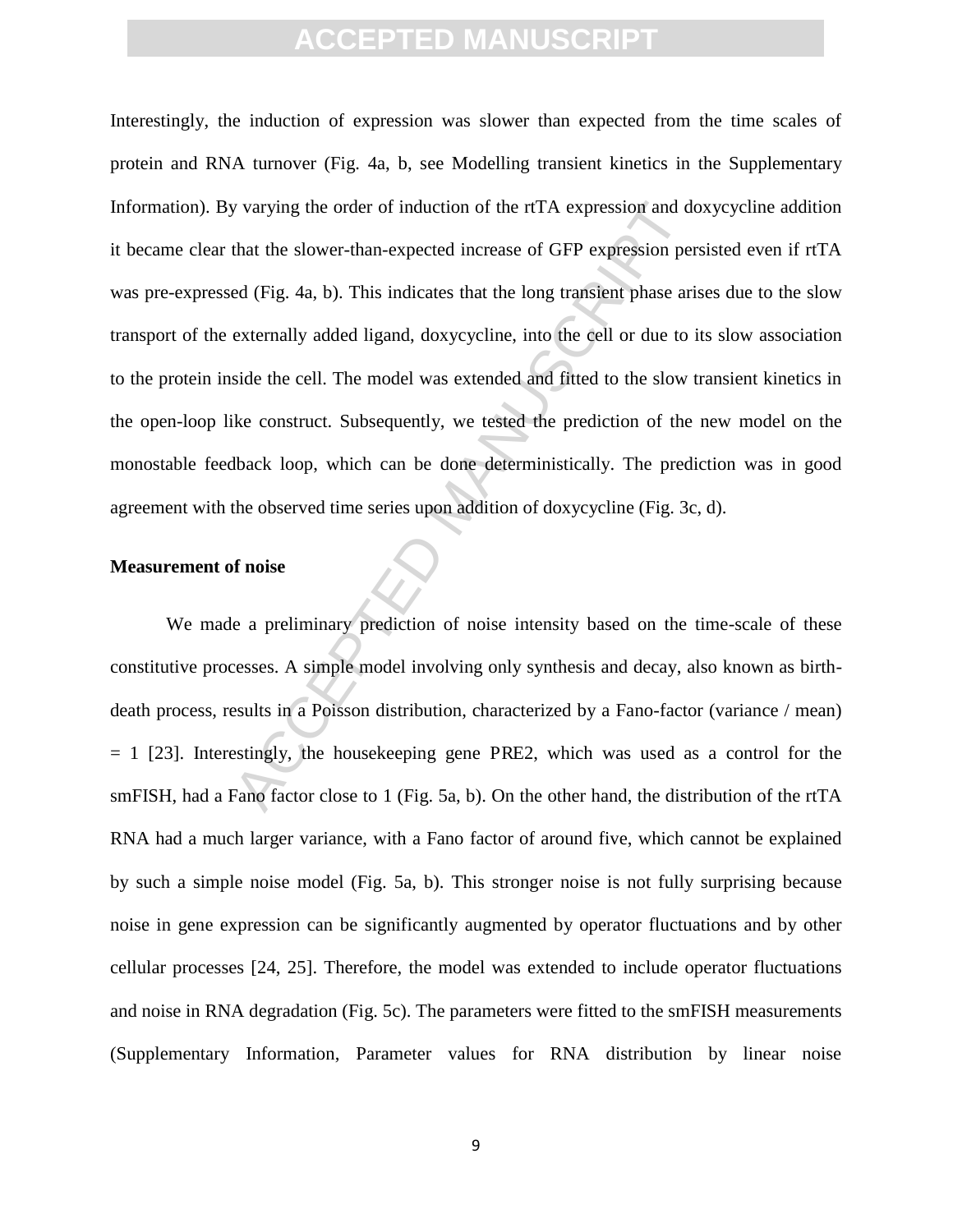approximation), and the new extended and fitted model was in good agreement with the measured RNA distribution (Fig. 5a, b).

#### **Comparison of deterministic and stochastic descriptions of the open-loop function**

deterministic and stochastic descriptions of the open-loop<br>n-loop function is deterministic concept, and can be considered to a stochastic equations. To predict the transition rate<br>converted to a stochastic one (Fig. 1b). The open-loop function is deterministic concept, and can be considered to be a steadystate solution of ordinary differential equations. To predict the transition rates, the deterministic model has to be converted to a stochastic one (Fig. 1b). This conversion is accurate provided the stochastic model of the open-loop function yields a mean value that is identical or similar to the deterministic value. The two values are identical for example for the mRNA birth-death process (Fig. 5a,b, see PRE2). However, this correspondence between the deterministic and stochastic models may be lost when the system is strongly nonlinear and noise is large [26, 27]. Such an effect was observed for a TF that displays stochastic nucleocytoplasmic shuttling [28].

We examined the effect of noise on the dimeric – cooperative open loop as it displays the response with the largest logarithmic sensitivity in this study and therefore it is highly nonlinear. To explore how much noise shifts the value of the output mRNA, we performed stochastic simulation with the extended and fitted noise model. It yielded mean output RNA similar to the value of the deterministic function,  $f_{OLM}$  (Fig. 5d). This demonstrates that the effect of noise on this nonlinear open-loop function is negligible and the function can be used for accurate predictions. Thus, the loop opening bypasses the effect of noise. We also confirmed that gene expression in the open-loop reaches a steady-state after 24h independently of the initial condition, i.e. it does not display hysteresis (Fig. S4). Furthermore, the distribution of gene expression in the corresponding open-loop like constructs was unimodal (Fig. S3c).

 Interestingly, there was also a good match between the (deterministic) open-to-closed loop mapping and the stochastic model of the monostable feedback loop (Fig. 2e, orange circles),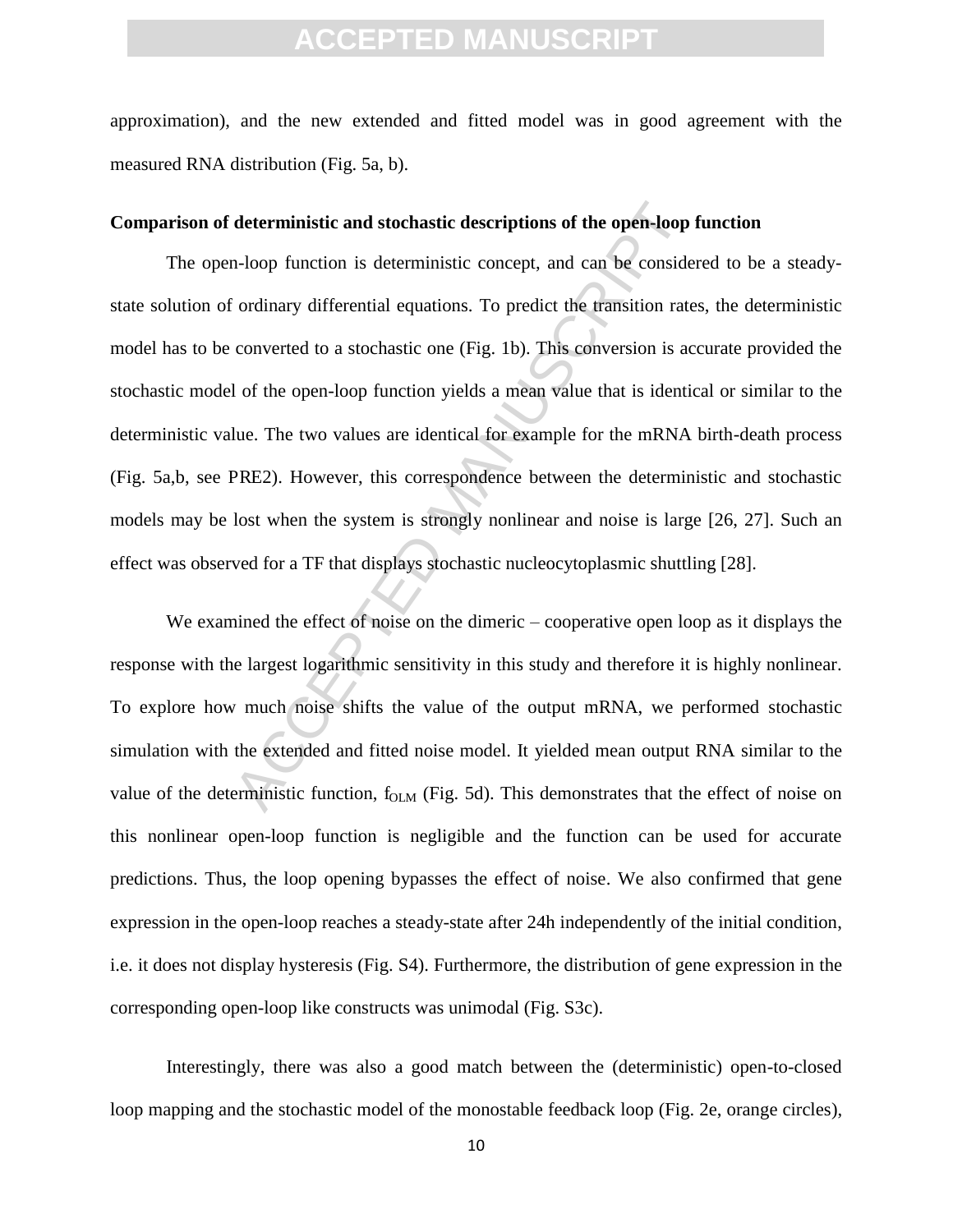which reveals that even the closed loop response can have very similar stochastic and deterministic descriptions provided it is monostable.

#### **The predicted transition rates agree with the measurements**

ransition rates agree with the measurements<br>tending the open-loop function using the reaction time scales<br>p to predict the transition rates, both from the low to the high<br>on (high to low) for the two bistable circuits (Fig Upon extending the open-loop function using the reaction time scales and fitted noise, we reclosed the loop to predict the transition rates, both from the low to the high state and also in the opposite direction (high to low) for the two bistable circuits (Fig. 6). We also calculated the transition rates with the model not fitted to noise and transient kinetics for comparison. The simple noise model, characterized by smaller noise intensity, yielded slower transitions in the bistable range than the fitted, extended noise model (Fig. 6a, b, f, g). On the other hand, the transient kinetics reduced the transition rates only outside but not inside of the bistable range (Fig. 6b), exactly opposite to the effect of noise.

 To test the predictions experimentally, we prepared pre-cultures with either low or high TF expression states, which define the initial condition, to measure how quickly they switch to the other state. In the bistable range, the observed transition rates were in good agreement with the predictions using the fitted noise (Fig. 6b, g). Outside of the bistable range, the model with the fitted transient kinetics predicted well the observations (Fig. 6b). These results and the model predictions reveal that noise is the main determinant of transitions inside the bistable range, while transient kinetics is the main determinant of the transitions outside of the bistable range. It is important to reiterate that the transition rates were predicted without choosing or fitting parameter values to the observed transition rates.

 For the dimeric – cooperative circuit, transitions from the low to the high state were observed only close to the bistability boundary at the higher doxycycline concentration (Fig. 6g).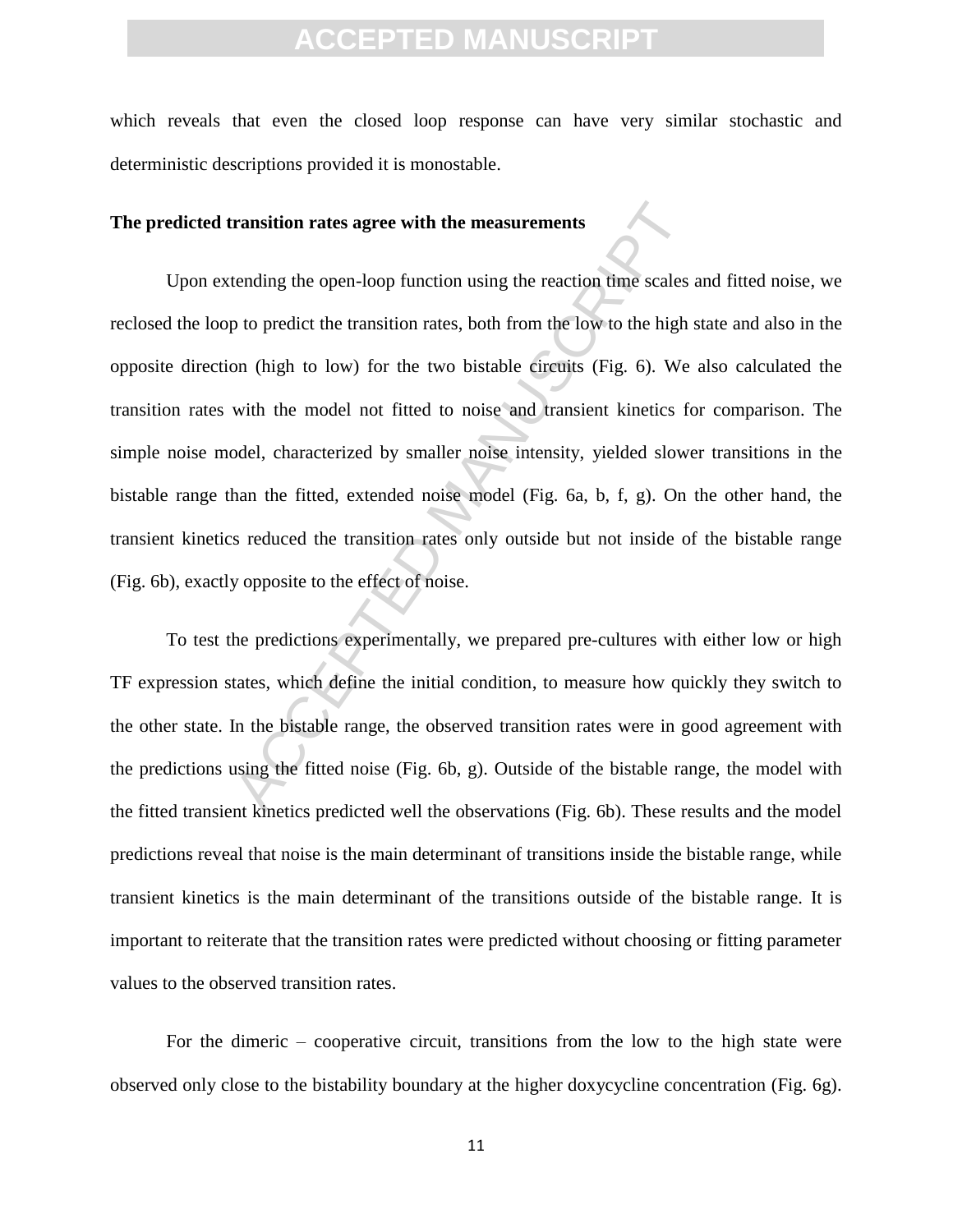Opposite transitions were observed close to the lower bistability boundary. Thus, there is a broad range of doxycycline concentrations at which essentially no transitions are expected to occur between the two states. This range is positioned in the middle of the bistable range, determined by the open-to-closed loop mapping. Indeed, we have not observed any transition in this range of doxycycline concentration even after 10 days (Fig. 6h).

states. This range is positioned in the middle of the bistable<br>losed loop mapping. Indeed, we have not observed any transi<br>centration even after 10 days (Fig. 6h).<br>monomeric - cooperative circuit, transitions were detected For the monomeric - cooperative circuit, transitions were detected in both directions in the bistable range (Fig. 6b). Thus, equilibrium is expected to ensue in an experimentally realistic time scale. This can be visualized by plotting the experimental data in terms of hysteresis profiles, which is typically used to assess bistability directly in feedback loops. For both initial conditions, we plotted the percentage of ON cells, i.e. the proportion of cells in the high state (Fig. 6d, e). The range of doxycycline concentrations at which the ON cell percentage in each culture remains close to the respective initial condition defines the hysteresis range. These two distinct expression states (OFF and ON cells) represent two "synthetic" cell fates. Interestingly, the hysteresis range changed with time for the monomeric – cooperative feedback loop (Fig. 6e). At early time points (5 h), the hysteresis range was broader than the bistability range (Fig. 6e). At a later time point (72 h), the hysteresis nearly collapsed. This also implies that in noisy systems, hysteresis experiments may fail to distinguish bistable feedback loops from monostable ones after long periods of time.

#### **Appearance of bimodality far away from the bistable range**

When noise induces transitions between two stable states both states become populated, resulting in a bimodal distribution. That's why bimodality is considered as a hallmark of bistability in noisy systems. However, it was surprising to observe transitions accompanied with bimodal distribution of GFP expression well beyond the bistable range for the monomeric – cooperative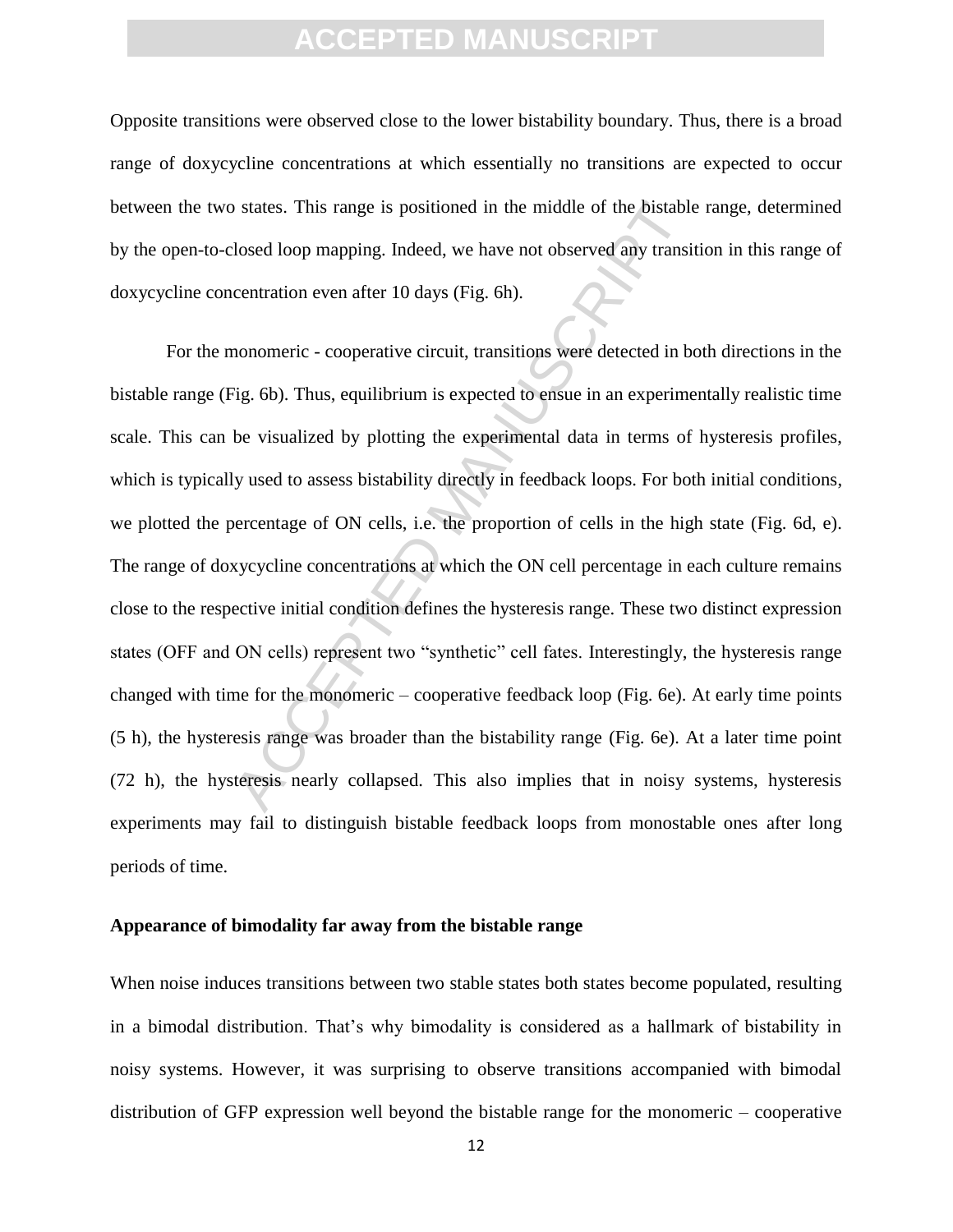because it prolongs the phase during which the TF-DNA aff<br>pon addition of doxycycline to the cells (Fig. 6b, cyan dasheer<br>ermines the bistability boundary. To visualize this, we super-<br>tochastic simulations onto a steady-s circuit (Fig. 6b, c). The range of this bimodality was around three times broader than the bistable range. We expected that the transient kinetics may be responsible for the extension of the bimodality range because it prolongs the phase during which the TF-DNA affinity is approaching the final value upon addition of doxycycline to the cells (Fig. 6b, cyan dashed line), and it is this affinity that determines the bistability boundary. To visualize this, we superimposed single cell trajectories of stochastic simulations onto a steady-state manifold perturbed by the transient kinetics. This manifold reflects the temporal changes in the bistability (Fig. 7, green surface). Initially, only few cells cross the unstable part of the manifold because it is far above the low expression state. As time progresses, the transient effect peters and the manifold recedes; the majority of cells transit as soon as the lower fold in the manifold crosses the doxycycline concentration to which the cells are exposed. This explains how transient kinetics can slow down the transition rates and why bimodality, a sign of bistability, appears far away from the bistable range.

#### **Discussion**

#### **Relation between bistability, bimodality and hysteresis**

Bimodality has been viewed as a sign of bistability and hysteresis as the proof of bistability [29]. Our results reveal that neither hysteresis experiments nor bimodality can delimit the bistable range in noisy gene circuits. The hysteresis range shrinks with time (Fig. 6e) due to the noiseinduced transitions and can even collapse in feedback loops that have a narrow bistable range. While hysteresis range may coincide with the bistable range at a particular time point, the length of this period is likely to vary from system to system. Bimodality, a potential sign of bistability, appeared far away of the bistable range due to the slow transient kinetics (Fig. 6b, c). Indeed, an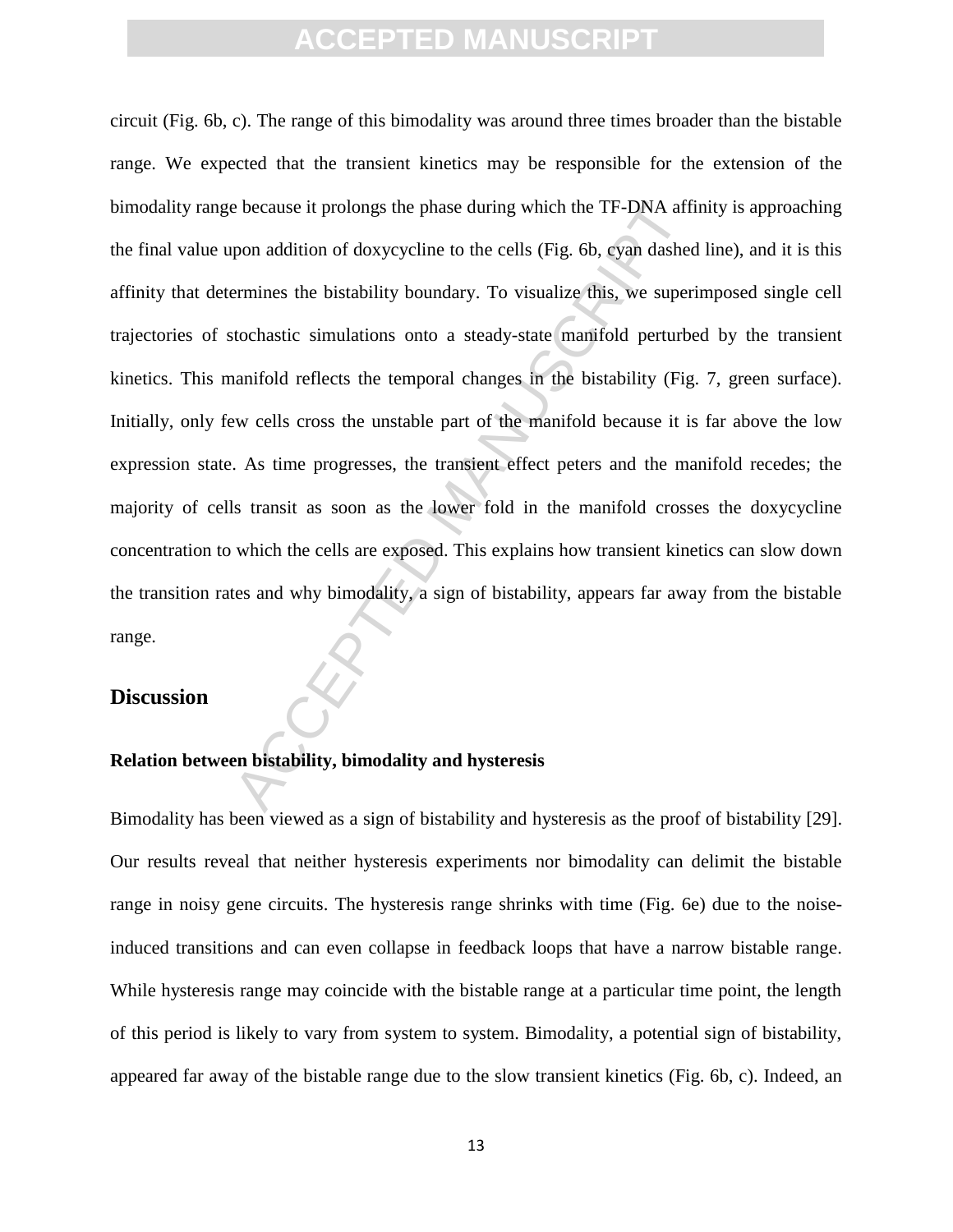increasing number of models has been identified where bimodality appears without bistability or even in the absence of feedback regulation [30-33].

 Since feedback opening bypasses noise, the open-to-closed loop mapping can determine whether a system is monostable or bistable and can delimit the bistable range.

#### **Prediction of transition rates by feedback opening**

edback opening bypasses noise, the open-to-closed loop map<br>n is monostable or bistable and can delimit the bistable range.<br>**ansition rates by feedback opening**<br>lelling requires parameters for all reactions that comprise<br>ls Traditional modelling requires parameters for all reactions that comprise the feedback loop. However, models retain unidentified components, mechanisms and parameters even after detailed measurements. In particular, binding constants are often missing or are inconsistent. For example, reported values for the dissociation equilibrium constants of the tetR - tet operator scatter over three orders of magnitude [11], which is relevant for rtTA, being a fusion protein of tetR. Furthermore, parameter values measured in vitro may significantly deviate from their values in vivo [12, 34]. Therefore, several parameters are left free and then directly fitted to the transition rates, which makes true prediction impossible.

 To predict the transition rates, we employed an inverse approach. By opening the feedback loop, we obtained an open-loop function, which lumps the steady-state response of all reactions in the feedback loop but does not resolve the time scale of any of them. To extend this function into a model, we performed kinetic and noise measurements. This extension has to be performed in a way that the model re-creates the original steady-state open-loop function (Fig. 5d, diagram). Not all reactions in the loop have to be identified. After measuring the core constitutive processes, including mRNA and protein turnover, we extended the model with a few additional parameters to fit noise in gene expression and the transient kinetics (Fig. 1b). This was sufficient to successfully predict the transition rates. We expect that in general it will be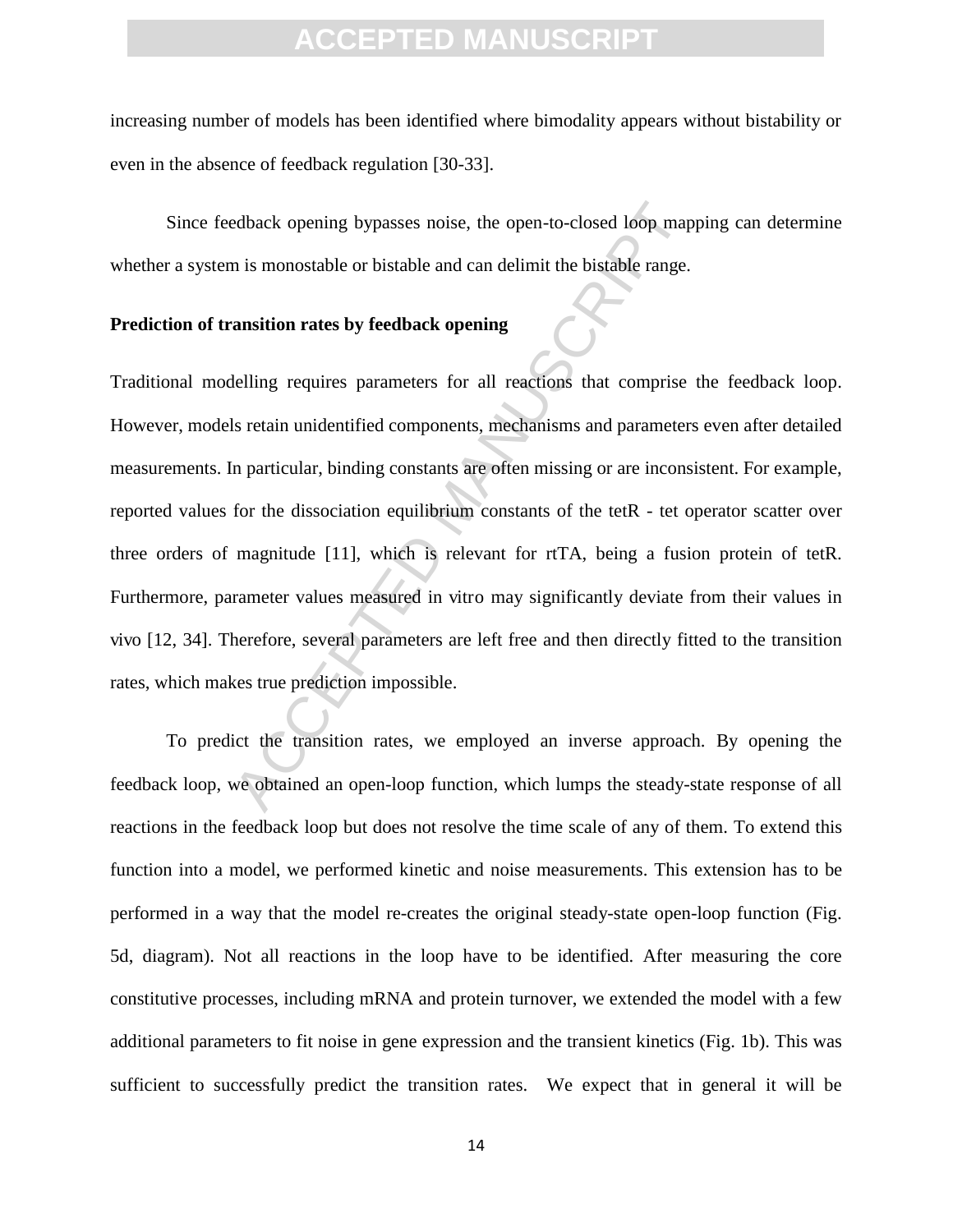important to characterize the slow reactions (e.g. protein decay rate) since fast reactions (e.g. phosphorlyation - dephosphorylation) are expected to be in equilibrium relative to the slow reactions.

 The success of this approach may lie also in the fact that the initial steps of modelling were performed deterministically, which is typically more robust than the direct stochastic modelling of the whole feedback system [35, 36].

#### **Noise and bistability jointly determine transition rates**

ress of this approach may lie also in the fact that the initial<br>
I deterministically, which is typically more robust than the<br>
whole feedback system [35, 36].<br>
bility jointly determine transition rates<br>
e bistable range t Inside the bistable range the sensitivity of the open-loop function and noise are the key determinants of the transition rates. In the monomeric – cooperative loop the maximal sensitivity of the open loops  $S_{max}(\omega)$  is 1.6. This value was 2.4 for the dimeric – cooperative loop, due to the dimerization. The system with higher sensitivity can be visualized by potential wells separated by higher barriers. This explains why the dimeric – cooperative loop is more stable than the monomeric – cooperative one: transitions were too slow to be detected even after 10 days of incubation, i.e. after more than 100 cell generations (Fig. 6h).

 The open-to-closed loop mapping determines the steady-state expression levels and the bistable range of a parameter. Is this deterministic description relevant for bistable systems, knowing that it cannot be directly verified in noisy feedback loops? Our results indicate that the determination of the bistability boundaries permits targeted system identification (Fig. 8). Noise was the key determinant of the transitions inside the bistable range but not outside of it (Fig. 8, left). In this monostable range, we had to characterize transient kinetics to explain the transitions. The slow transient kinetics can be viewed as a temporal change in the potential barrier (Fig. 8, right).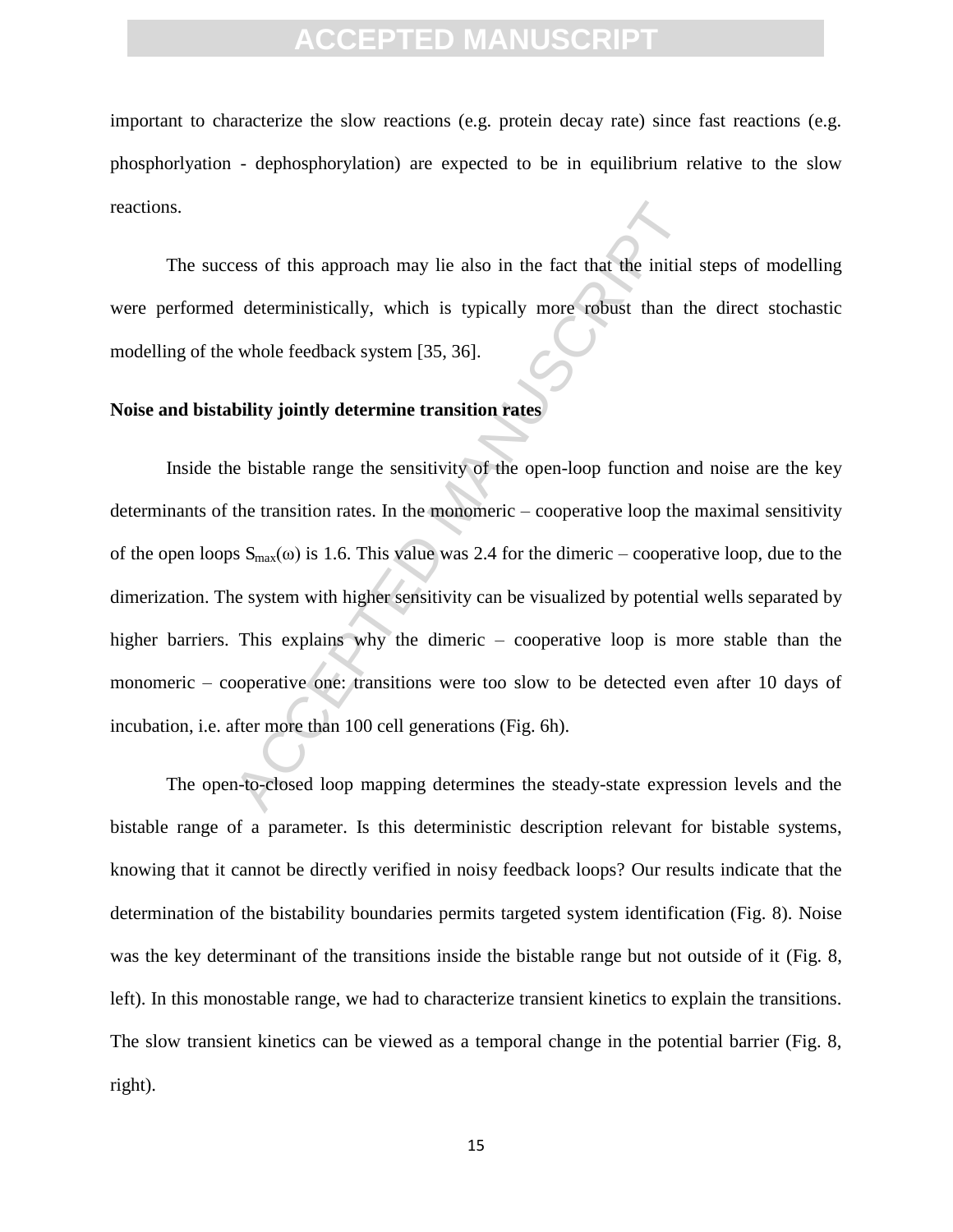#### **The role of transient kinetics in cell fate transitions**

is is likely to be the rate limiting step in the transitions. In sucloop is controlled by an extracellular factor that evokes slow c<br>ignal transduction. The two distinct cell fates can be maintain<br>transient phenomenon may When a parameter is in the monostable range in the vicinity of the bistable range, the slow transient kinetics is likely to be the rate limiting step in the transitions. In such cases, the activity of the feedback loop is controlled by an extracellular factor that evokes slow changes in transport, metabolism or signal transduction. The two distinct cell fates can be maintained only transiently. However such a transient phenomenon may of considerable utility since an increasing number of studies revealed that alternative fates exist transiently in many cells and organisms [5, 37-40]. It is possible that differentiation should be considered as series of transient events and the steadystate is reached only in the terminal stage [7]. Upon the completion of differentiation only a true bistable state can warrant long-term stability. In this case, transitions will be induced by noise, exemplified by noise in gene expression. Such transitions can destabilize cell fates, which can hamper cellular reprogramming [6], but can also help adaptation by diversifying the phenotypes of immune cells to combat pathogens.

#### **Validity of prediction by feedback opening**

In this study, we opened simple positive feedback loops. Can we expect that the opening is a valid approach for more complex networks? Two aspects of the loop opening are particularly relevant to more complex networks: (1) the theorem that deduces the existence of bistability form open-loop properties and (2) the stochasticity in the open loop.

 With respect to the first aspect, a general theorem states that if the open-loop function is sigmoidal (i.e. the open-loop function has a logarithmic sensitivity higher than one) and satisfies some general conditions, the parent feedback loop is bistable independently of the time-scale of the reactions [13]. Positive feedback loops with cooperative binding and dimerization, which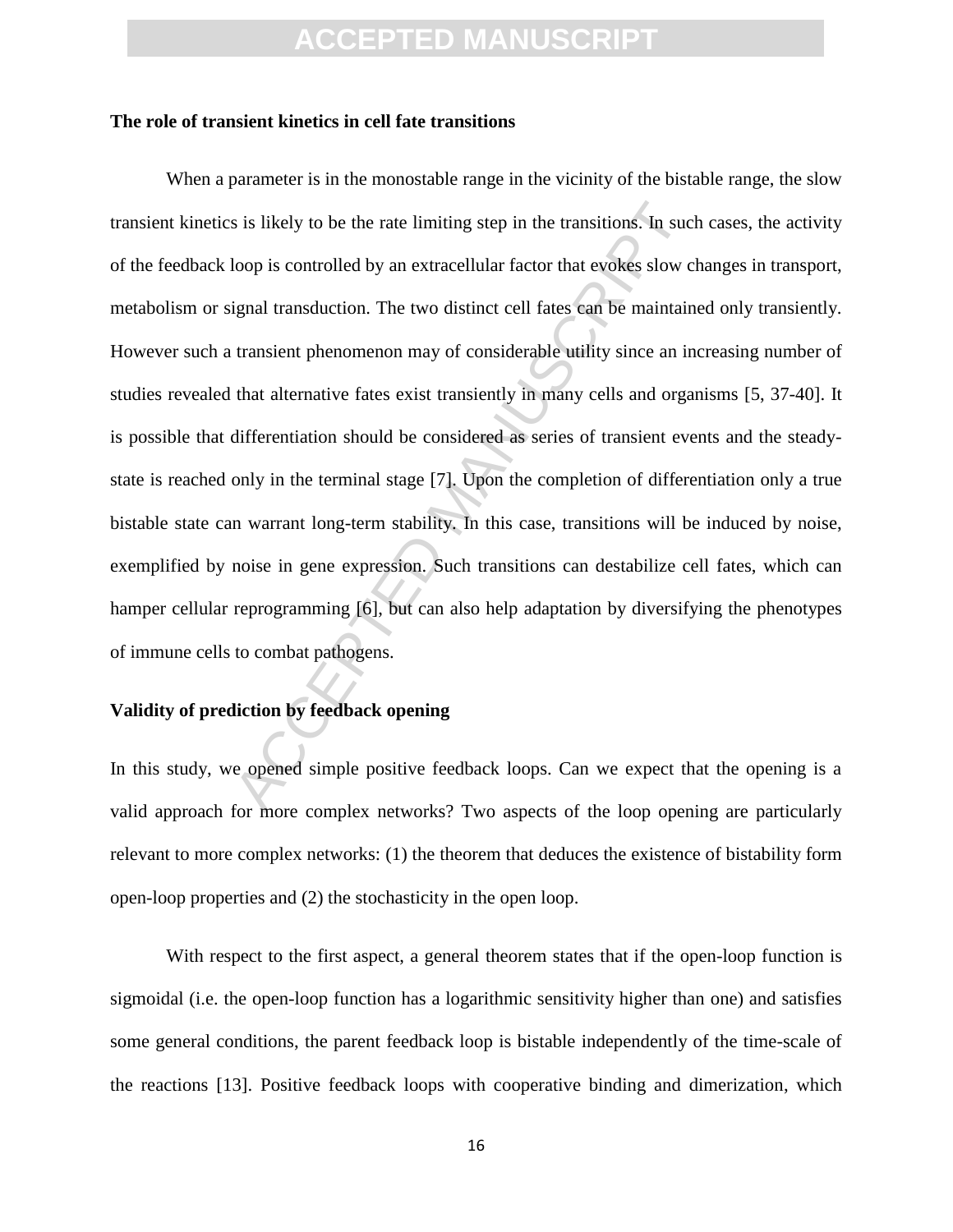were used in our work, satisfy the general conditions. However, if a network contains also a negative feedback loop, bistability is not guaranteed. In such dual positive-negative feedback loops, the concentrations of the components may oscillate over time rather than converge to one of the stable states. In the experimental practice, however, such restrictions may be less severe as the feedback system can be directly measured whether it displays oscillations. If it does not oscillate but displays signs of bistability, bimodality and hysteresis, it is likely that the open-loop function will correctly predict the existence of bistability, even if a more complex network contains a negative feedback loop.

ntrations of the components may oscillate over time rather threads.<br>In the experimental practice, however, such restrictions m<br>stem can be directly measured whether it displays oscillations<br>plays signs of bistability, bimo The above theorem is defined in a deterministic framework. We are not aware of theoretical studies that formulate the open-loop approach in a stochastic framework, which is relevant to noisy gene networks. Therefore, we performed the following tests to show that the deterministic and stochastic descriptions of the open loop are similar. First, we showed that that there is no hysteresis after 24 h in the open loop. Second, the distribution of gene expression is unimodal. Third, we compared the open-loop function, which is defined deterministically, to the mean value of the output calculated using the expanded model upon identification of the time scale of the main reactions. The two values were similar, i.e. there is no marked stochastic deviant effect [27]. Further studies, will be needed to explore how the open-loop function is affected by noise in more complex networks.

 Feedback opening and the subsequent model extension is expected to be useful to predict transition rates and to identify the main determinants of cell fate transitions: bistability in the deterministic sense, noise and transient kinetics. This distinction may also help engineering cell fate transitions.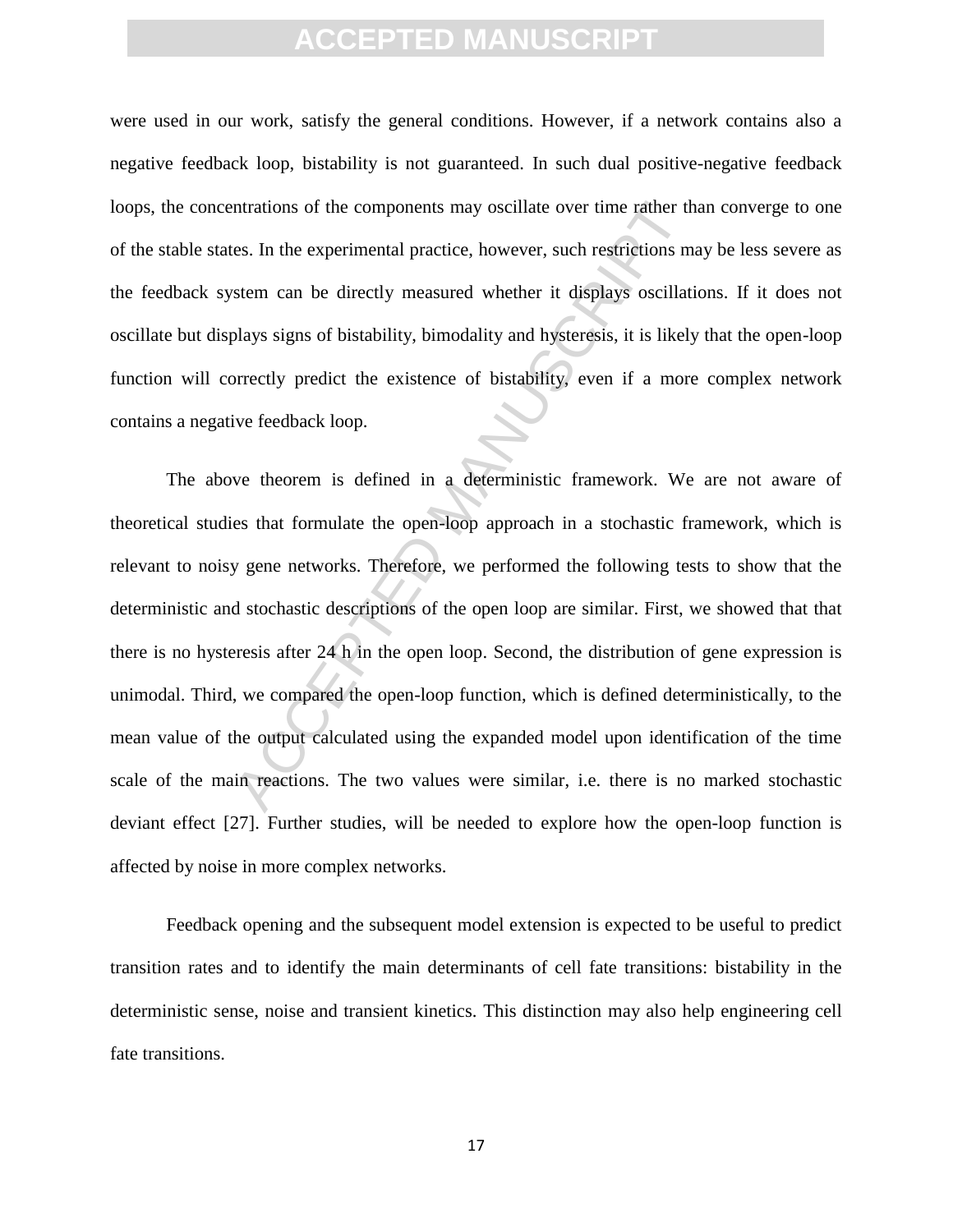### **CCEPTED MANUS**

#### **Materials and Methods**

#### **Design of synthetic circuits and yeast strains**

Three major strain types were used in this study, the feedback, Input / Output and Equivalence Assessment cells (Table S1). The feedback cells contained a feedback circuit, a fluorescent reporter construct ( $P_{[tetO]2}$ - yEGFP) and a construct to adjust the high condition ( $P_{GAL}$ - (sc-)rtTA), which is identical to the open-loop input construct.

ain types were used in this study, the feedback, Input / Outpls (Table S1). The feedback cells contained a feedback cit ( $P_{\text{[tetO]2-}}$  yEGFP) and a construct to adjust the high conditional to the open-loop input construc The Input / Output cells contained the open-loop output, open-loop input constructs and a constitutively expressed GEV. The Equivalence Assessment cells contained the ghost output  $P_{GAL}$ –(sc-)rtTA∆(45/45)::YFP, as well as open-loop input construct and a constitutively expressed GEV. The expression of the open-loop input and ghost-output constructs was controlled by GEV. GEV is a transcription activator consisting of a Gal4p DNA binding domain, an estradiol receptor and a VP16 activation domain. RNA expression was tuned over a broad range by adding estradiol at a concentration between 0 and 200 nM [41].

#### **Design of the output construct**

The two requirements, lack of interference and preservation of expression properties, make opposing demands on the optimal scale of the mutation to construct the output. For example, if the output gene contains a minor (e.g. point) mutation in the DNA binding domain of the TF, the properties of the encoding mRNAs are likely to be preserved, and the loop is successfully broken because the TF will not bind to the DNA. However, a TF with a minor mutation may still crossdimerize with the wild-type TF translated from the input RNA, interfering with the signaling in the open loop. A large scale mutation, whereby the entire coding region is replaced by a heterologous sequence, eliminates the interference but the dynamic range of the expression may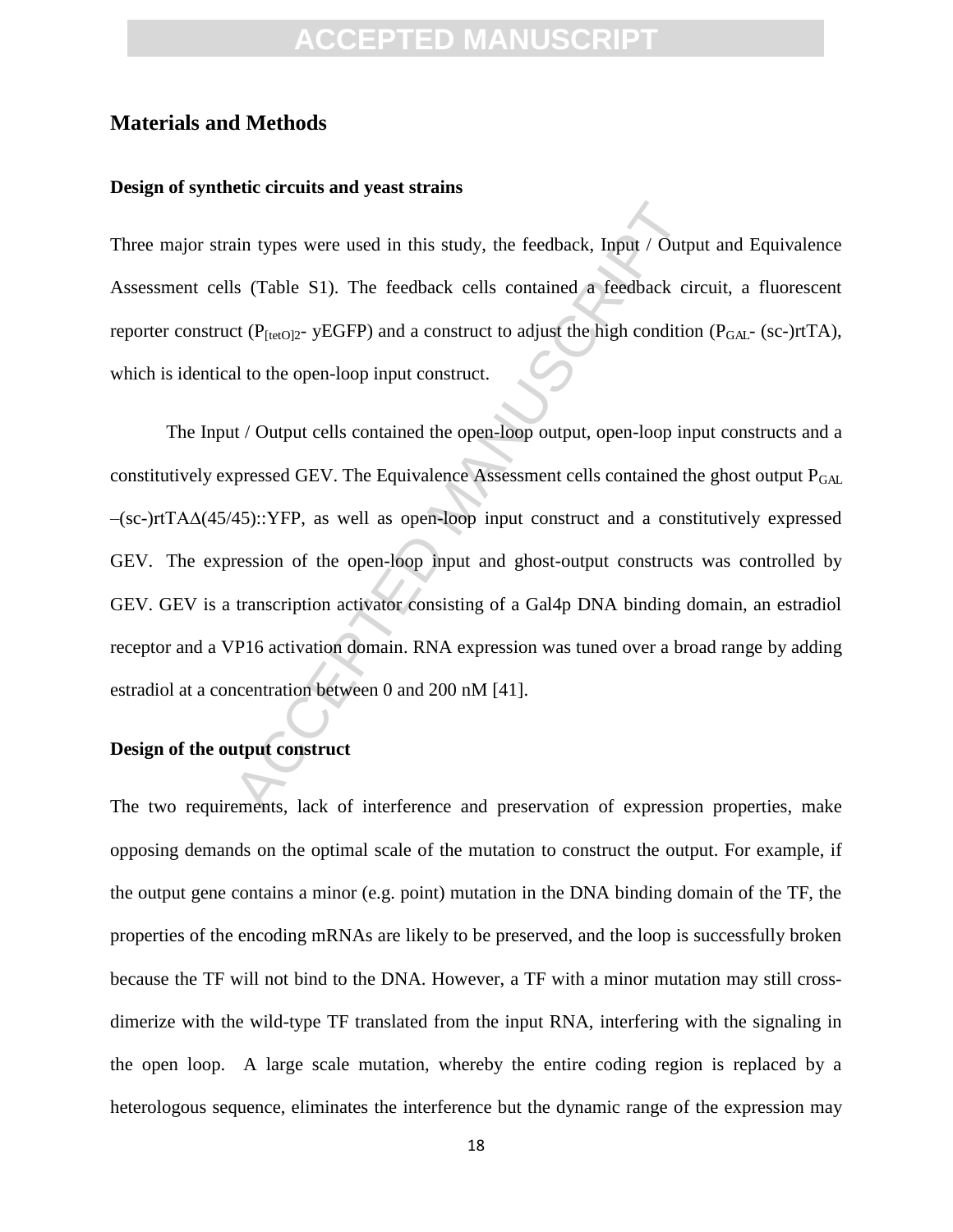be reduced. To find the maximal length of the replacement with a minimal effect on mRNA expression, we built a series of genetic replacements constructs by varying the length of the sequence retained from the original gene (Fig. S 1a,b).

#### **Construction of yeast strains**

All yeast strains are derivatives of S. cerevisiae W303, except for the strains to test the expression range of GAL2 gene as function of the length of the replaced open reading frame (ORF). All genetic constructs were integrated into the chromosome with a single copy with exception of the GEV construct, which has around 5 copies, and  $P_{[tetO]2}$ -GFP construct, which has 3 copies.

d from the original gene (Fig. S 1a,b).<br> **If yeast strains**<br>
are derivatives of S. cerevisiae W303, except for the strains to<br>
gene as function of the length of the replaced open reading<br>
ts were integrated into the chrom The feedback, open-loop input, the open-loop output and ghost output constructs share a common core promoter and transcriptional terminator of CYC1. The input and ghost output were controlled by the  $P_{GAL}$  whereas the feedback and output constructs were controlled by  $P_{[tetO]1}$  or  $P_{[tetO]7}$  for non-cooperative and cooperative binding, respectively. Into each feedback construct, an optimized stem-loop was inserted to avoid growth alterations [20]. The same stem-loop was also inserted in the corresponding open-loop input, open-loop output and ghost output constructs.

To construct the open-loop output and ghost output constructs, the yellow fluorescent protein (YFP) sequence was flanked with 45 bp sequences from both ends of the rtTA ORF. The flanking sequences of sc-rtTA and rtTA ORFs are identical because sc-rtTA was constructed by inserting humanized tetR sequence into the rtTA sequence [20].

To minimize the position effect, genes with promoters containing tet operators were integrated to the ura3 locus, and those with PGAL to the ade2 locus. Using diploid cells for the optimized constructs made it possible to have two constructs with the same promoter at the same locus, which is essential for constructing the Equivalence Assessment strains. In addition, the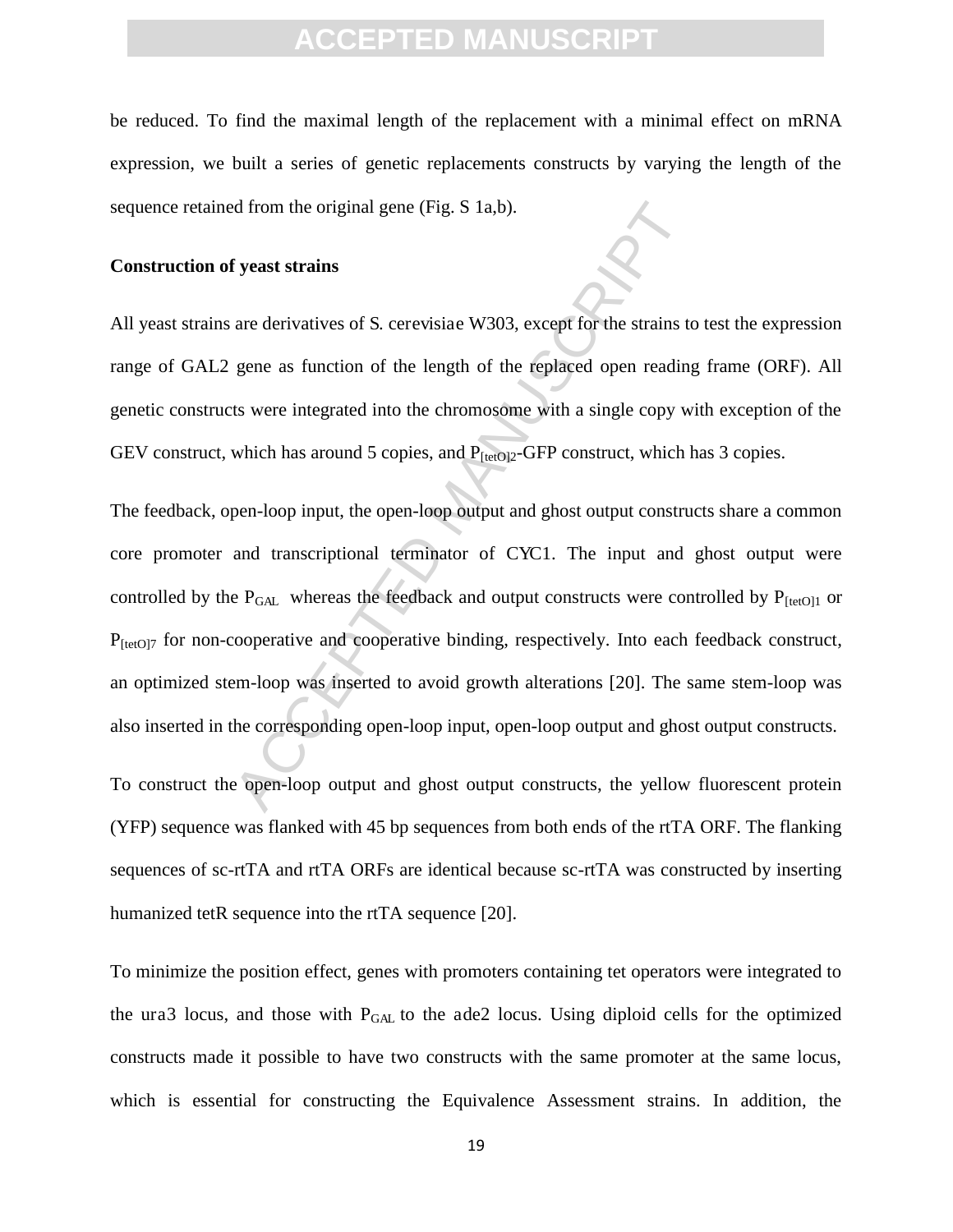transformations followed the order of (1) GEV, (2) open-loop input and then (3) open-loop output, ghost output or feedback construct, in order to have identical sequence and copy number of GEV and open-loop input constructs between the different strains.

#### **Growth conditions**

n-loop input constructs between the different strains.<br> **ons**<br> **ons**<br> **ons**<br> **ons**<br> **ons**<br> **ons**<br> **ons**<br> **ons**<br> **ons**<br> **ons**<br> **ons**<br> **ons**<br> **ons**<br> **ons**<br> **ons**<br> **ontai**<br> **ontai**<br> **ontai**<br> **ontai**<br> **ontai**<br> **ontai**<br> **ontai** Cultures were grown at 30C and the OD600 was kept below 1.0 were refreshed by diluting the cultures twice a day. When a sample was collected for measurement, and the cell density was between 0.6 and 1.0. For the steady-state RNA measurements, cultures were grown for 24 h. To set the initial condition in the feedback loops, 0.5% galactose was added to the medium to drive expression under the control of the  $P_{GAL}$  promoter through the endogenous Gal4p, as previously described [20].

To determine RNA decay rate constants shut-off assays were performed. The cells were cultured overnight with 0.5 % galactose and transferred to a refreshment medium containing 0.04% galactose for further growth for 4 hours. To shut off transcription, the cells were pelleted and cultured further in medium without galactose. 5 ml culture was collected with dry ice cooled methanol as described [41]. Decay rates were obtained by linear regression.

Flow cytometry [20] and beta-galactosidase assay [14] were performed as described previously.

#### **RNA quantification**

RNA was quantified with qPCR and smFISH as previously described [20]. The overall efficiency for the input primer pair, which was identical for both the rtTA / sc-rtTA primer pairs, was 1.931; the efficiency for the output primer pair (F: 5'-CGGGGGATCCATGCCTAGATTA-3', R: 5'- ACTGACAGAAAATTTGTGCCCAT-3'), was 1.934. The forward primer sequence is identical for the input and the output.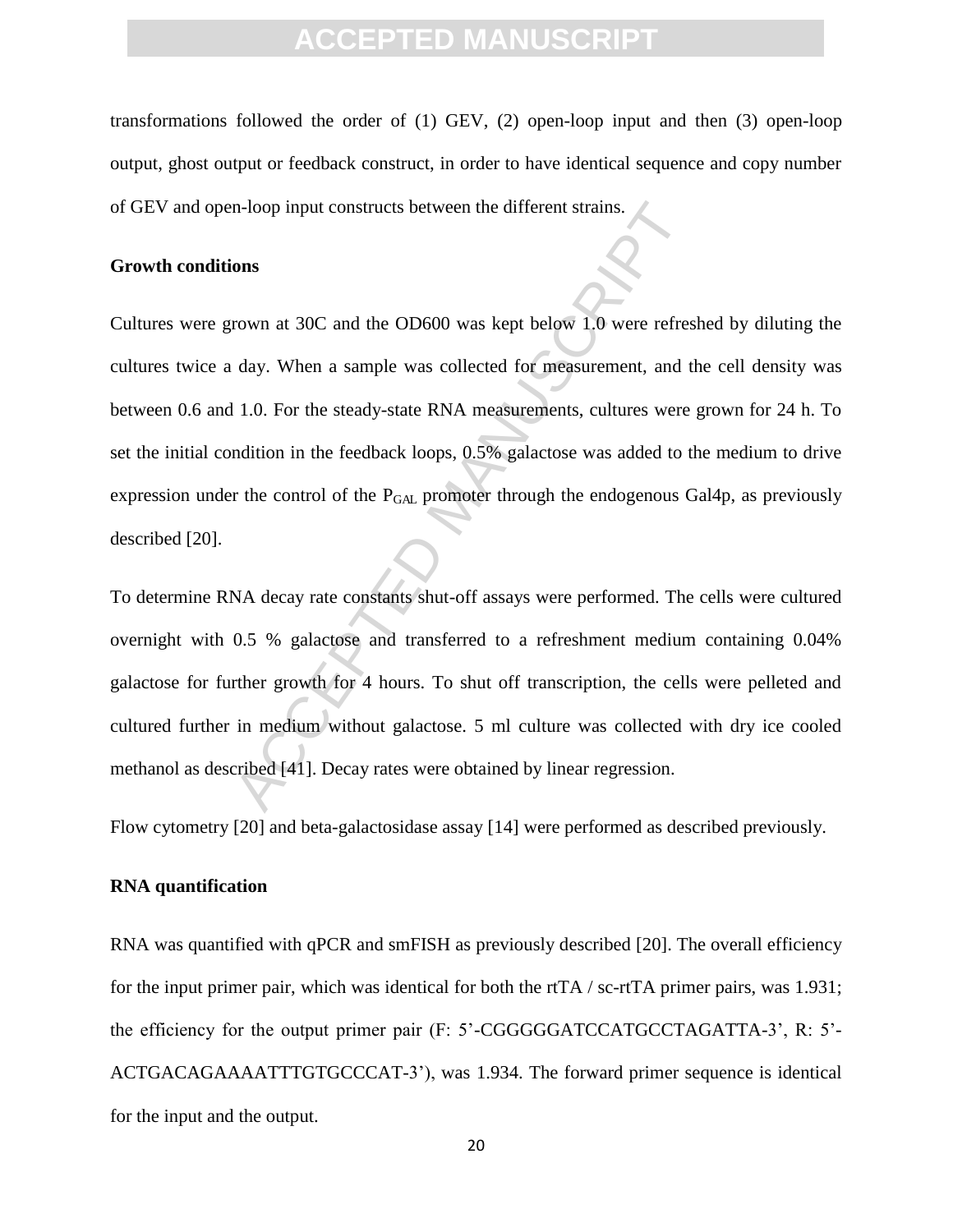the spheres in the feedback strains and converting the RNA quand RNA number in the cell. We obtained the constant ratio aling of output signal for fitted equivalence) by quantifying with the dimeric – cooperative and mono Absolute quantification of cellular RNA molecules was performed by single-molecule RNA fluorescent in situ hybridization (smFISH). The results from smFISH were utilized for assessing noise in gene expression in the feedback strains and converting the RNA quantified in qPCR to the absolute mRNA number in the cell. We obtained the constant ratio  $\alpha$  (Supplementary Information, Scaling of output signal for fitted equivalence) by quantifying the RNA at high expression state with the dimeric – cooperative and monomeric – cooperative feedback strains with both qPCR and smFISH. In the indicated experimental conditions, all cells were PRE2 positive with 10.51±0.75 (mean±sd) RNA molecule per cell. The background level of rtTA RNA (false positive) count was  $\sim 0.03$  spots per cell, in cells without the rtTA construct (Table S1, Ych294). The spot intensity distribution was unimodal, indicating that a single molecule was detected at each spot (Fig. S5) [42].

#### **Fitting of transition rates**

To fit transition rates with the low initial condition, samples were collected at 2.5, 5, 7.5, 24, 48 and 72 h. With the high initial condition, samples were collected at 24, 48 and 72 h; earlier time points were omitted because of the slow dilution of the GFP signal during cell division.

The ON and OFF cell population was separated by a threshold value. The threshold was set equal to the geometric mean of the maximally induced (at  $19.5 \mu M$  doxycycline) fluorescence intensity and the uninduced fluorescence intensity, measured at 72 hours.

At most doxycycline concentrations, detectable transitions of sufficient rates occur only in one direction. In these cases, we obtained best fits for the transition rates with data expressing OFF cell proportion (r), and with inverse-square  $(Y^2)$  weighting. The low to high state transition were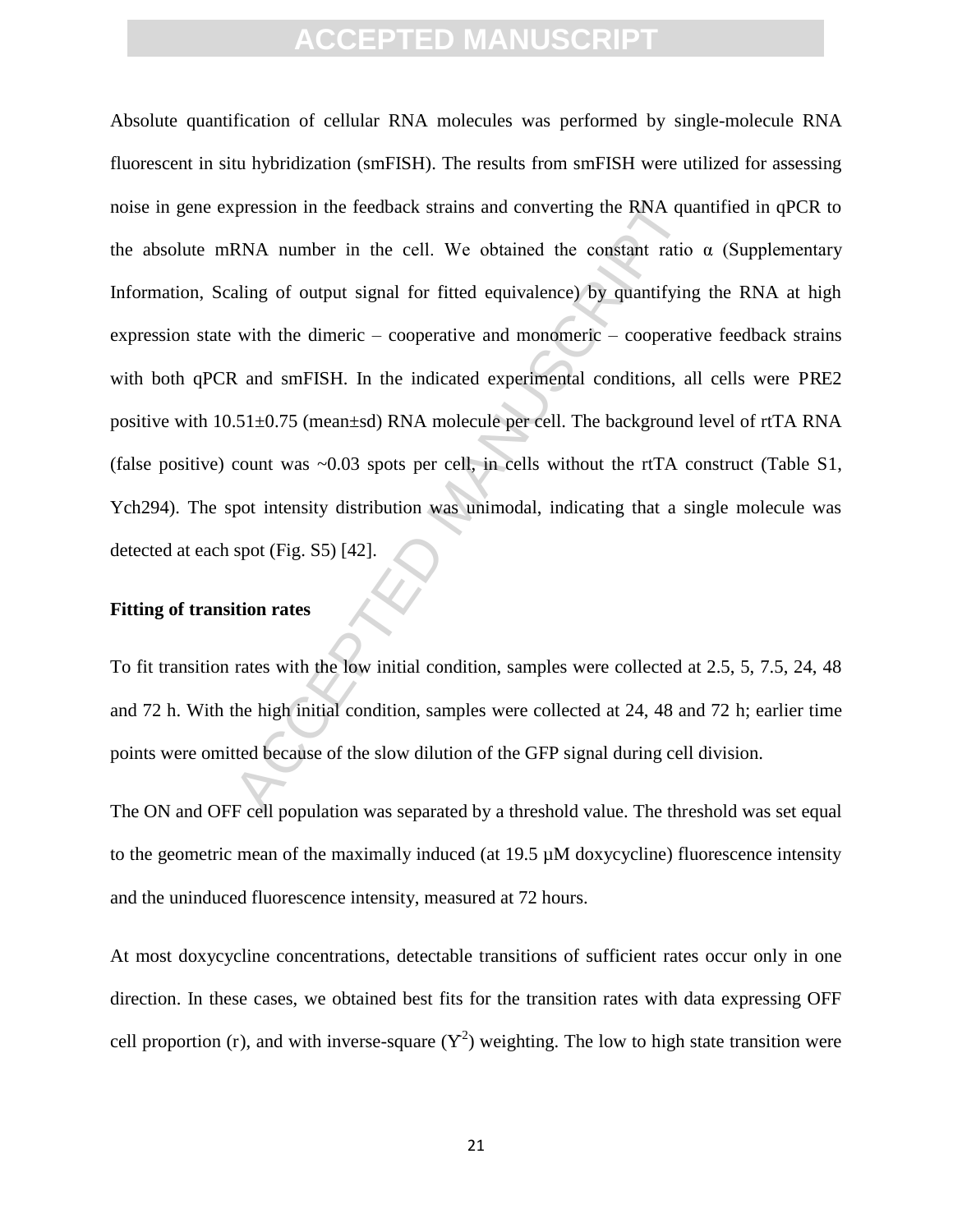fitted with the low initial condition,  $r(t) = e^{-k_{up}t}$  and the high to low state transition were fitted with the high initial condition,  $r(t) = 1 - e^{-k_{\text{down}}t}$ .

le range is narrow, transitions occur in both directions, Consections<br>
FF cells stays between 4% and 96% at 72 h. In these cases, we<br>
describing bi-directional transitions without weighting.<br>
al condition:<br>  $\frac{1}{1 + K_{down}}$ <br> When the bistable range is narrow, transitions occur in both directions. Consequently, the percentage of OFF cells stays between 4% and 96% at 72 h. In these cases, we performed fitting with equations describing bi-directional transitions without weighting.

For the low initial condition:

$$
r\left(t\right)\!=\!\frac{k_{down}+k_{up}e^{-\left(k_{up}+k_{down}\right)t}}{k_{up}+k_{down}}
$$

For the high initial condition:

$$
r\left(t\right)\!\!=\!\frac{k_{\text{down}}-k_{\text{down}}\,e^{-\left(k_{\text{up}}+k_{\text{down}}\right)t}}{k_{\text{up}}+k_{\text{down}}}
$$

The values with the lower standard error were taken from the fitting.

Due to the fluctuations in conditions, we did not consider data which were close to the detection limit of a change, less than 4% difference between r(2.5h) and r(72h). This imposes the upper and lower detection limit of transition rates. For the low initial condition experiments, the limits are  $k_{up} = 1.3 h^{-1}$ , when r(2.5h) = 0.04 and  $k_{up} = 5.6 10^{-4} h^{-1}$ , when r(72h) = 0.96. A similar detection limit can be established for the reverse transition:  $k_{down} = 0.13 h^{-1}$  when  $r(24h) = 0.96$ and  $k_{down} = 5.6 \times 10^{-4} \text{ h}^{-1}$  when  $r(72\text{h}) = 0.04$ .

#### **Author contributions**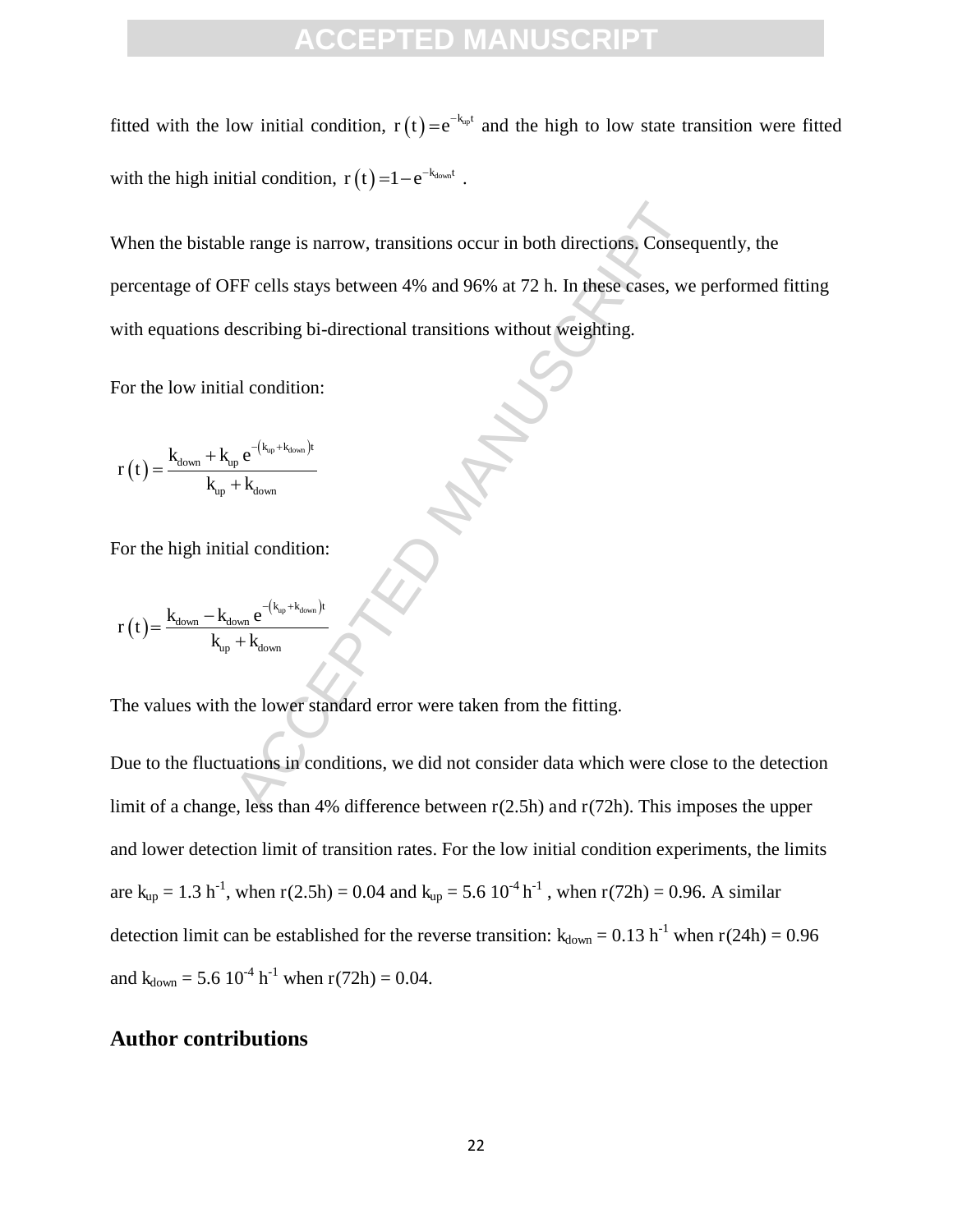AB designed the project. CH, VJ the experiments and data analysis. FM, AB, CH did the modelling and simulations. AB and CH wrote the paper with input from all the authors.

#### **Acknowledgements**

We thank Simone Scherrer for the help with plasmid and yeast construction for assessment of

flanking region. This work was supported by grants from the Swiss National Foundation, the

StoNets RTD from SystemsX. C.H. was a Long-Term Fellow of the Human Frontier Science

Program.

#### **Appendix A. Supplementary data**

Supplementary data to this article can be found online.

#### **References**

ments<br>
are Scherrer for the help with plasmid and yeast construction fo<br>
This work was supported by grants from the Swiss National F<br>
are Systems X. C.H. was a Long-Term Fellow of the Human F<br> **Supplementary data**<br>
data to [1] Arnoldini M, Vizcarra IA, Pena-Miller R, Stocker N, Diard M, Vogel V, et al. Bistable expression of virulence genes in salmonella leads to the formation of an antibiotic-tolerant subpopulation. PLoS biology. 2014;12:e1001928.

[2] Balazsi G, van Oudenaarden A, Collins JJ. Cellular decision making and biological noise: from microbes to mammals. Cell. 2011;144:910-25.

[3] Jukam D, Xie B, Rister J, Terrell D, Charlton-Perkins M, Pistillo D, et al. Opposite feedbacks in the Hippo pathway for growth control and neural fate. Science. 2013;342:1238016.

[4] Bednarz M, Halliday JA, Herman C, Golding I. Revisiting bistability in the lysis/lysogeny circuit of bacteriophage lambda. PLoS One. 2014;9:e100876.

[5] Mirouze N, Desai Y, Raj A, Dubnau D. Spo0A~P imposes a temporal gate for the bimodal expression of competence in Bacillus subtilis. PLoS Genet. 2012;8:e1002586.

[6] Pacini S. Deterministic and stochastic approaches in the clinical application of mesenchymal stromal cells (MSCs). Front Cell Dev Biol. 2014;2:50.

[7] Ladewig J, Koch P, Brustle O. Leveling Waddington: the emergence of direct programming and the loss of cell fate hierarchies. Nat Rev Mol Cell Biol. 2013;14:225-36.

[8] Walczak AM, Onuchic JN, Wolynes PG. Absolute rate theories of epigenetic stability. Proc Natl Acad Sci U S A. 2005;102:18926-31.

[9] Zhou JX, Aliyu MD, Aurell E, Huang S. Quasi-potential landscape in complex multi-stable systems. J R Soc Interface. 2012;9:3539-53.

[10] Érdi P, Tóth J. Mathematical models of chemical reactions : theory and applications of deterministic and stochastic models. Princeton, N.J.: Princeton University Press; 1989.

[11] Berens C, Porschke D. Recognition of operator DNA by Tet repressor. J Phys Chem B. 2013;117:1880- 5.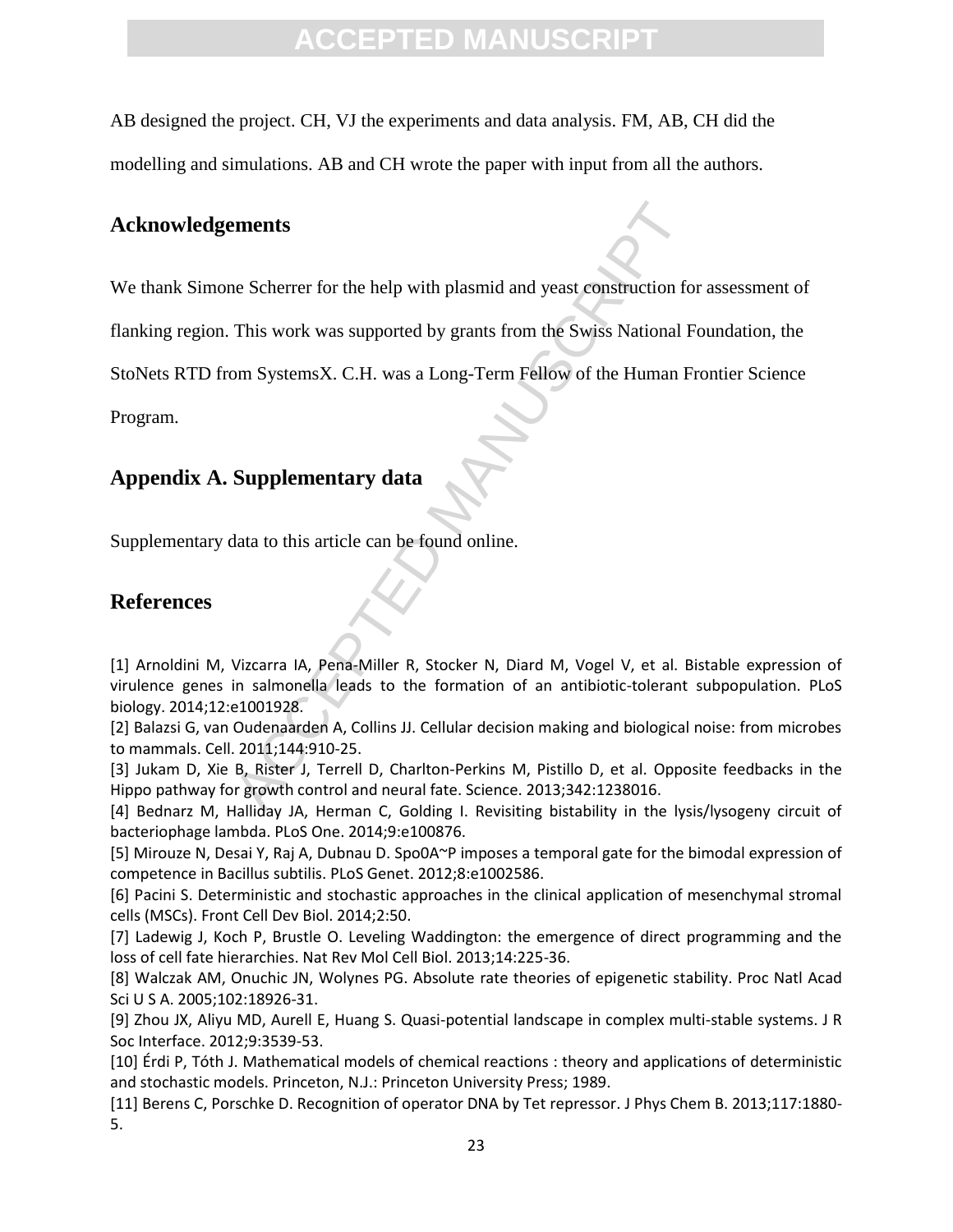[12] Garcia-Contreras R, Vos P, Westerhoff HV, Boogerd FC. Why in vivo may not equal in vitro - new effectors revealed by measurement of enzymatic activities under the same in vivo-like assay conditions. Febs J. 2012;279:4145-59.

[13] Angeli D, Ferrell JE, Jr., Sontag ED. Detection of multistability, bifurcations, and hysteresis in a large class of biological positive-feedback systems. Proc Natl Acad Sci U S A. 2004;101:1822-7.

positive-feedback systems. Proc Natl Acad Sci U S A. 2004;101:182<br>
er S. Buetti-Dinh A, Ratan P, Pizzolato J, Jaquet V, et al. Stochastic<br>
of a multiple feedback network during yeast evolution. Nat Commun<br>
ano M. Regulator [14] Hsu C, Scherrer S, Buetti-Dinh A, Ratna P, Pizzolato J, Jaquet V, et al. Stochastic signalling rewires the interaction map of a multiple feedback network during yeast evolution. Nat Commun. 2012;3:682.

[15] Maeda YT, Sano M. Regulatory dynamics of synthetic gene networks with positive feedback. J Mol Biol. 2006;359:1107-24.

[16] Inniss MC, Silver PA. Building Synthetic Memory. Curr Biol. 2013;23:R812-R6.

[17] Ma KC, Perli SD, Lu TK. Foundations and Emerging Paradigms for Computing in Living Cells. J Mol Biol. 2016;428:893-915.

[18] Wu M, Su RQ, Li X, Ellis T, Lai YC, Wang X. Engineering of regulated stochastic cell fate determination. Proc Natl Acad Sci U S A. 2013;110:10610-5.

[19] Kamionka A, Majewski M, Roth K, Bertram R, Kraft C, Hillen W. Induction of single chain tetracycline repressor requires the binding of two inducers. Nucleic Acids Res. 2006;34:3834-41.

[20] Hsu C, Jaquet V, Gencoglu M, Becskei A. Protein dimerization generates bistability in positive feedback loops. Cell Rep. 2016;In Press.

[21] Majer I, Hajihosseini A, Becskei A. Identification of optimal parameter combinations for the emergence of bistability. Phys Biol. 2015;12:066011.

[22] Rai N, Anand R, Ramkumar K, Sreenivasan V, Dabholkar S, Venkatesh KV, et al. Prediction by promoter logic in bacterial quorum sensing. PLoS Comput Biol. 2012;8:e1002361.

[23] Thattai M, van Oudenaarden A. Intrinsic noise in gene regulatory networks. Proc Natl Acad Sci U S A. 2001;98:8614-9.

[24] Raj A, Peskin CS, Tranchina D, Vargas DY, Tyagi S. Stochastic mRNA synthesis in mammalian cells. PLoS Biol. 2006;4:e309.

[25] Tsuru S, Ichinose J, Kashiwagi A, Ying BW, Kaneko K, Yomo T. Noisy cell growth rate leads to fluctuating protein concentration in bacteria. Phys Biol. 2009;6:036015.

[26] Berg OG, Paulsson J, Ehrenberg M. Fluctuations and quality of control in biological cells: zero-order ultrasensitivity reinvestigated. Biophys J. 2000;79:1228-36.

[27] Samoilov MS, Arkin AP. Deviant effects in molecular reaction pathways. Nat Biotechnol. 2006;24:1235-40.

[28] Cai L, Dalal CK, Elowitz MB. Frequency-modulated nuclear localization bursts coordinate gene regulation. Nature. 2008;455:485-90.

[29] Ninfa AJ, Mayo AE. Hysteresis vs. graded responses: the connections make all the difference. Sci STKE. 2004;2004:pe20.

[30] Hermsen R, Erickson DW, Hwa T. Speed, sensitivity, and bistability in auto-activating signaling circuits. PLoS Comput Biol. 2011;7:e1002265.

[31] Lipshtat A, Loinger A, Balaban NQ, Biham O. Genetic toggle switch without cooperative binding. Phys Rev Lett. 2006;96:188101.

[32] Ochab-Marcinek A, Tabaka M. Bimodal gene expression in noncooperative regulatory systems. Proc Natl Acad Sci U S A. 2010;107:22096-101.

[33] To TL, Maheshri N. Noise can induce bimodality in positive transcriptional feedback loops without bistability. Science. 2010;327:1142-5.

[34] Chen C, Bundschuh R. Quantitative models for accelerated protein dissociation from nucleosomal DNA. Nucleic Acids Res. 2014;42:9753-60.

[35] Wilkinson DJ. Stochastic modelling for quantitative description of heterogeneous biological systems. Nature reviews Genetics. 2009;10:122-33.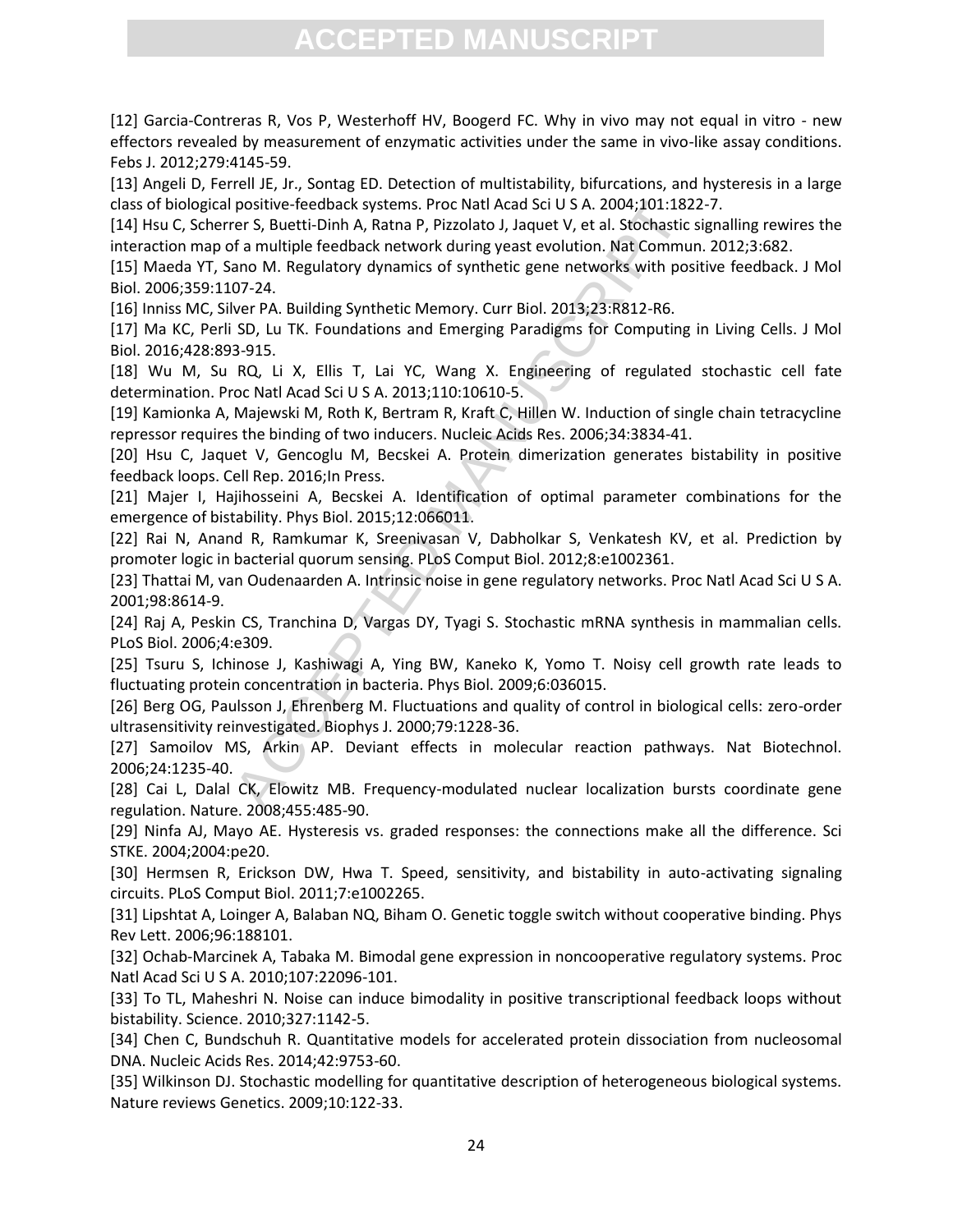[36] Gedeon T, Bokes P. Delayed protein synthesis reduces the correlation between mRNA and protein fluctuations. Biophys J. 2012;103:377-85.

[37] Yao G, Tan C, West M, Nevins JR, You L. Origin of bistability underlying mammalian cell cycle entry. Mol Syst Biol. 2011;7:485.

[38] Veening JW, Igoshin OA, Eijlander RT, Nijland R, Hamoen LW, Kuipers OP. Transient heterogeneity in extracellular protease production by Bacillus subtilis. Mol Syst Biol. 2008;4:184.

[39] Weinberger LS, Dar RD, Simpson ML. Transient-mediated fate determination in a transcriptional circuit of HIV. Nature genetics. 2008;40:466-70.

[40] Suel GM, Garcia-Ojalvo J, Liberman LM, Elowitz MB. An excitable gene regulatory circuit induces transient cellular differentiation. Nature. 2006;440:545-50.

[41] Bonde MM, Voegeli S, Baudrimont A, Seraphin B, Becskei A. Quantification of pre-mRNA escape rate and synergy in splicing. Nucleic Acids Res. 2014;42:12847-60.

[42] Raj A, van den Bogaard P, Rifkin SA, van Oudenaarden A, Tyagi S. Imaging individual mRNA molecules using multiple singly labeled probes. Nat Methods. 2008;5:877-9.

Igoshin OA, Eijlander RT, Nijland R, Hamoen LW, Kuipers OP. Trans<br>ease production by Bacillus subtilis. Moll Syst Biol. 2008;41:84.<br>LS, Dar RD, Simpson ML. Transient-mediate fate determination<br>urre genetics. 2008;40:466-70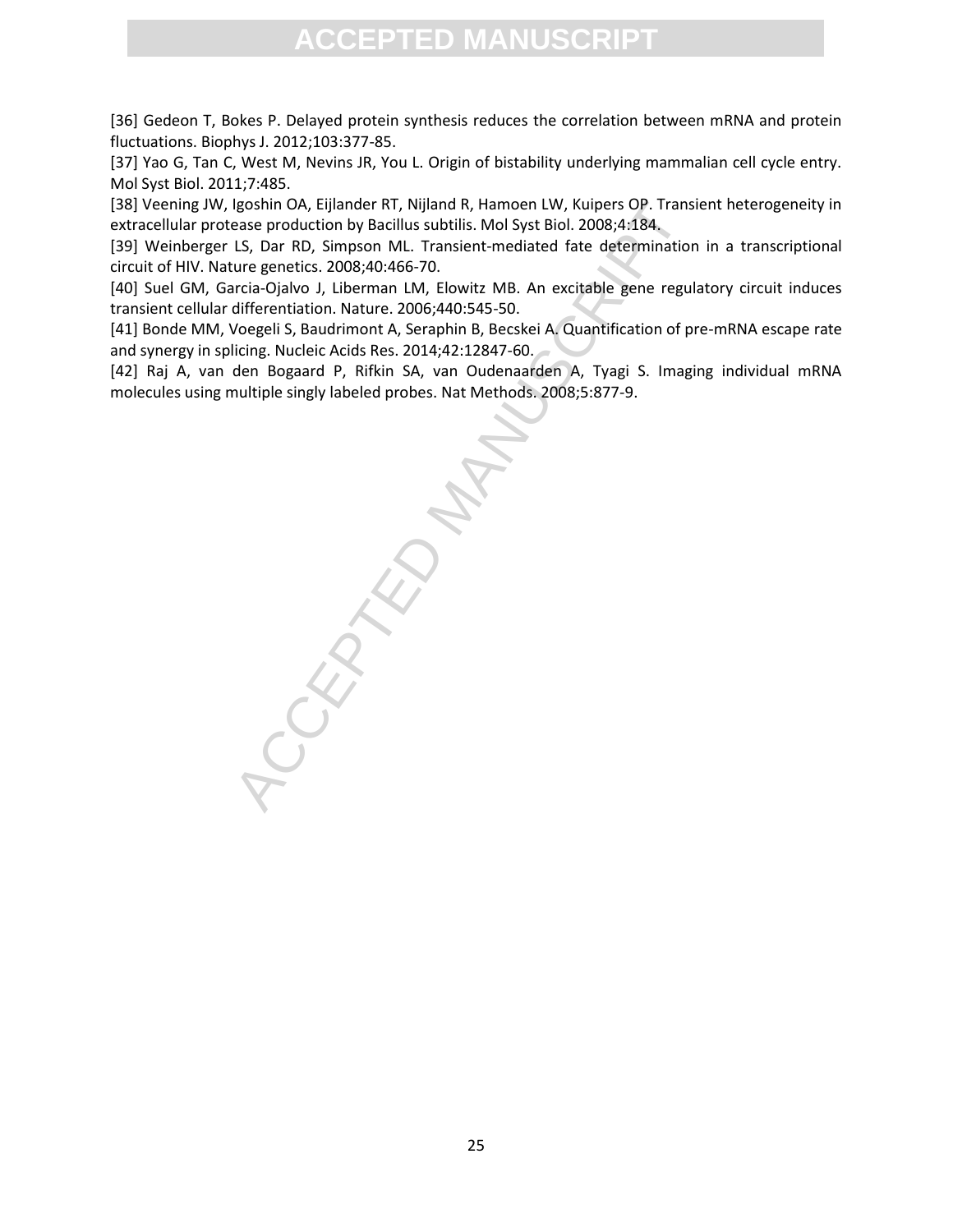#### **Figure legends**

ion of transition rates in bistable feedback loops. (a) A posity in a certain range of TF-DNA affinities. The two stable set this after the stable set the stable set this affinity the lower potential well becom can more ea Fig. 1. Prediction of transition rates in bistable feedback loops. (a) A positive feedback loop displays bistability in a certain range of TF-DNA affinities. The two stable states correspond to potential wells. At higher TF-DNA affinity the lower potential well becomes shallower (right panel) and cells can more easily switch to the high state. The frequency of the transition is also influenced by noise intensity: weak noise (orange) and strong noise (green). (b) Prediction of transition rates and steady-state expression by feedback opening. The feedback loop is opened experimentally. The resulting open-loop function and the equivalence plane constitute a simple deterministic model. If they have a single intersection, the parent feedback is monostable. In this case, the intersection, which we term open-to-closed loop mapping, can be directly compared to the measured steady-state expression in the feedback loop. If the parent feedback is classified as bistable, the open-loop function must be extended to a model by fitting parameters to kinetic and noise measurements. The resulting stochastic model predicts the transition rates. The predictions are verified by measuring the feedback loop.

**Fig. 2.** Opening of the monomeric – non-cooperative feedback loop ( $P_{[tetO]1}$ -sc-rtTA) classifies the parent loop as monostable. (a) To open a feedback loop, a component is chosen to be broken into an input and output. (b) The green segment in the output represents a heterologous sequence inserted for the feedback opening. (c) GFP fluorescence distribution in an open-loop like construct, which contains a GFP reporter gene downstream of a [tetO]1 promoter controlled by sc-rtTA. Cells were exposed to gradient of doxycycline concentrations (0.07, 0.12, 0.20, 0.33, 0.55, 0.91, 1.52 and 2.53  $\mu$ M). (d) Open-loop measurements. The input and output RNA is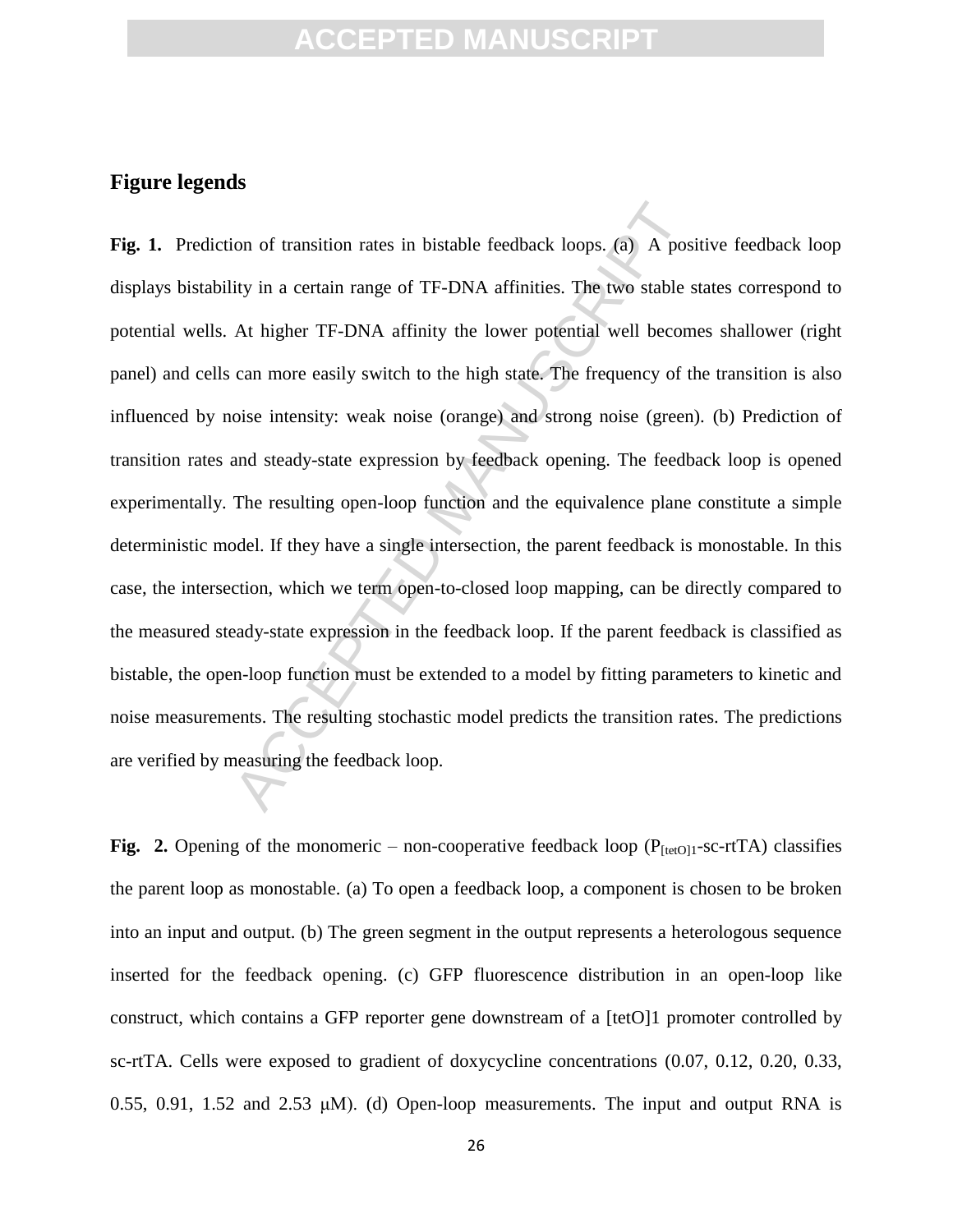measured as the activity of the GAL promoter was varied by estradiol (see Materials and Methods), at three different fixed values of doxycycline. (e) The measured equivalence (gray) and open-loop (blue) functions fitted to data in (d). The traces of the function denoted by blue thick lines correspond to the doxycycline and estradiol concentrations used in the experiments (see also Fig. S3a). (f) Comparison of the open-to-closed loop mapping (red lines) with the steady-state expression measured for the feedback loop. The predicted steady states by the stochastic simulation using the extended and fitted noise model are shown by orange circles.

blue) functions fitted to data in (d). The traces of the functi-<br>sspond to the doxycycline and estradiol concentrations used<br>33a). (f) Comparison of the open-to-closed loop mapping (<br>pression measured for the feedback loo **Fig. 3.** Intersection of equivalence plane and open-loop function classifies two parent feedback loops as bistable. The blue and gray surfaces stand for the fitted open-loop function,  $f_{OLM}$  and the measured equivalence plane, respectively, fitted to experimental data (dots). The red curve is their intersection, the open-to-closed loop mapping. The maximal values of the logarithmic sensitivities, S are shown for the open-loop function with  $b = 0.01V_{max}$  by fixing either dox or  $\omega$ at the indicated values. (a) Open-loop measurements of the  $P_{[tetO]7}$  -sc-rtTA circuit;  $S_{max}$  ( $\omega$ , dox=1.37) =1.6;  $S_{max}$  ( $\omega$  =2.11,dox) =1.6. (b) Open-loop measurements of the P<sub>[tetO]7</sub> - rtTA circuit;  $S_{max}(\omega, \text{dox=0.91}) = 2.4$ ;  $S_{max}(\omega = 1.93, \text{dox}) = 1.1$ .

**Fig. 4.** Long transient phase upon addition of doxycycline to the cells. The curves represent solution of the model without (dashed) and with (full) the extension to fit the transient kinetics. Doxycycline was added at the indicated concentration at  $t = 0$  h. (a, b) Induction kinetics in openloop like constructs, in which sc-rtTA activates the expression of  $P_{[tetO]2}$ -GFP (see transient kinetics strain in Table S1). The expression of sc-rtTA was either pre-induced by estradiol (red) or induced at  $t = 0$  h together with addition of doxycycline (green). Expression of GFP was measured with flow cytometry. To reach intermediate expression levels of sc-rtTA, we applied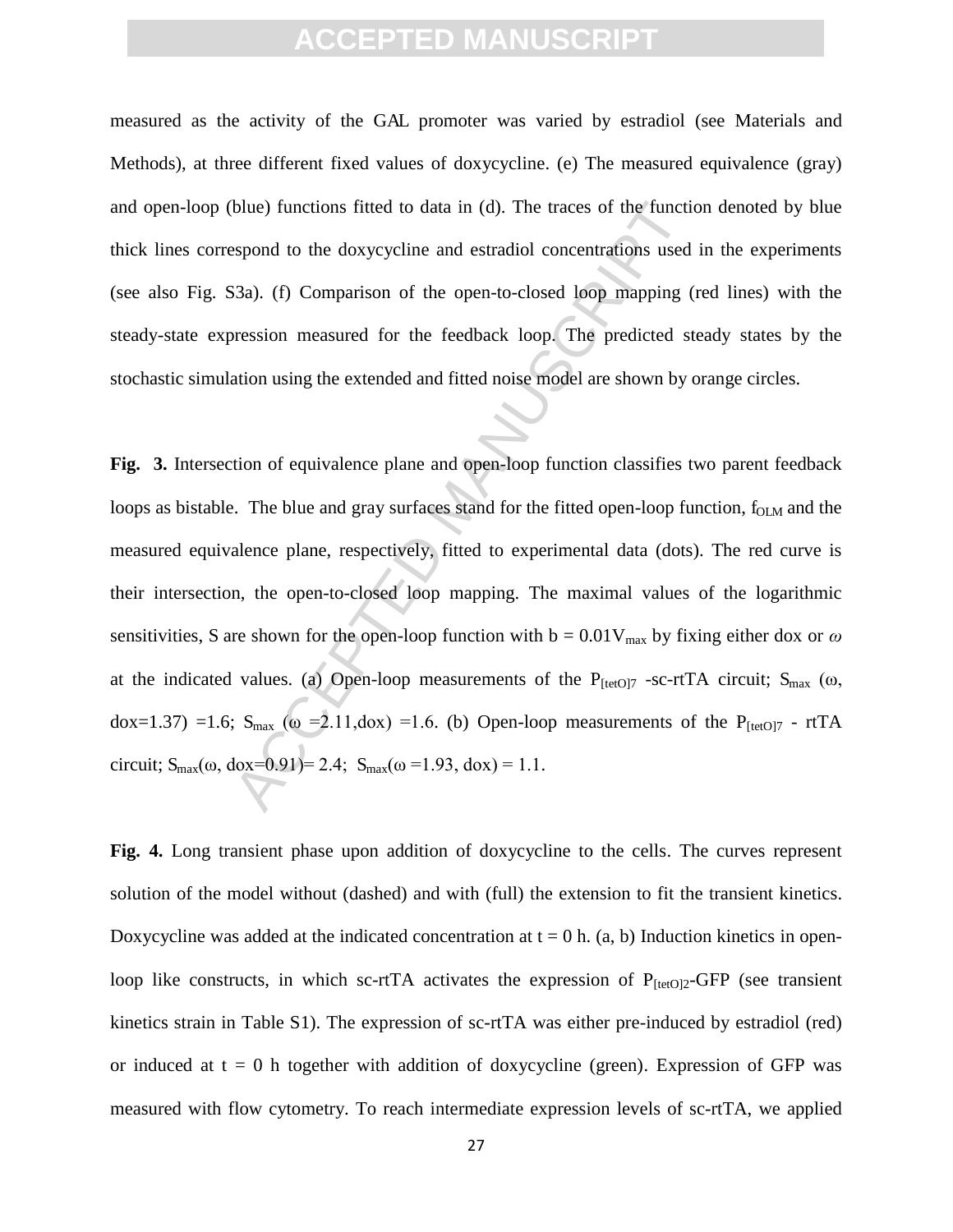0.8 (a) and 7.28 (b) nM estradiol. (c,d) Induction kinetics of the monomeric – non-cooperative feedback loop ( $P_{[tetO]1}$ -sc-rtTA). To report the feedback activity, the mRNA of the sc-rtTA (c) or the GFP expression driven by sc-rtTA was measured (d).

ion driven by sc-rtTA was measured (d).<br>
an of the model to fit the measured noise (a,b) FISH images<br>
2 RNA molecules in cells containing the P<sub>[kefo]7</sub>-rtTA fer-<br>
induced with 19.5 μM dox for 24h in cultures with the hi **Fig. 5.** Extension of the model to fit the measured noise (a,b) FISH images and distributions of rtTA and PRE2 RNA molecules in cells containing the  $P_{[tetO]7}$ -rtTA feedback loop either uninduced (a) or induced with 19.5  $\mu$ M dox for 24h in cultures with the high initial condition (b). We calculated the mean (molecules / cell), coefficient of variation (CV) and the Fano-factor (FF) for the measured distribution (subscript M) and the distribution simulated  $(n=1000)$  with the simple (subscript S) or with the extended and fitted noise model (subscript E) (see Mathematical modeling, simple and extended noise model). For PRE2 in the un-induced cells (a), mean  $= 9.2$ ,  $CV_M = 0.32$ ,  $FF_M = 0.94$  and  $CV_S = 0.33$ . For PRE2 in the induced cells (b), mean = 10.0,  $CV_M =$ 0.31,  $FF_M = 0.98$  and  $CV_S = 0.32$ . For rtTA in the un-induced cells (a), mean = 0.49,  $CV_M = 2.31$ ,  $FF<sub>M</sub> = 2.41$  (green, n=280),  $CV<sub>S</sub>=1.46$  and  $CV<sub>E</sub>=2.22$ . For rtTA in the induced cells (b), mean = 82.6,  $CV_M = 0.24$ ,  $FF_M = 4.80$  (green, n=171),  $CV_S = 0.11$  and  $CV_E = 0.26$ . The images were obtained by z-projection of decomposed image stack of smFISH with the following coloring: blue, DAPI; green, rtTA; red, PRE2; bar, 5  $\mu$ m. (c) To obtain a model that fits the experimental RNA distribution, the simple model is extended by operator fluctuation (forward and backward arrows) and enzymatic RNA degradation (Pac-Man). The thick dashed arrows indicate the step that is broken to open the feedback loop. (d) Comparison of the output RNA calculated by deterministic and stochastic models. To convert  $f_{OLM}(\omega)$  into a model, reactions (r), were specified, which introduce time-dependent variables and parameters (denoted: •). The steadystate solution of the deterministic model recreates the original  $f_{OLM}(\omega)$ . The mean RNA values were calculated by simulation of the corresponding stochastic model (see Mathematical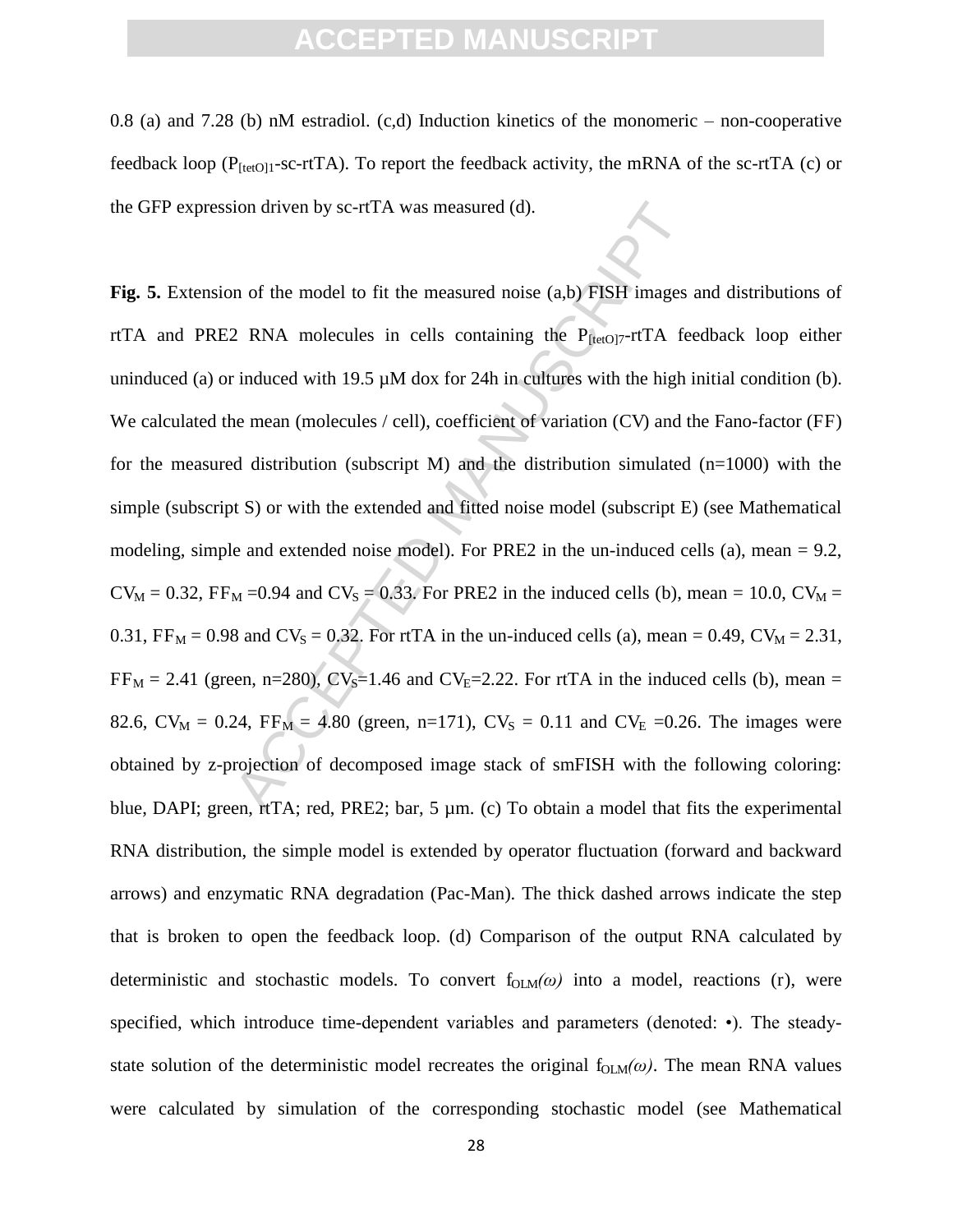modeling, Conversion of the open-loop function  $f_{\text{OLM}}(\omega)$  to a reaction model).  $f_{\text{OLM}}(\omega)$ corresponds to the thick curves at  $d$ ox = 0.12 and 7  $\mu$ M in Fig. 3b.

ted and measured transition rates for the bistable, the mon<br>
(a-e) and the dimeric-cooperative feedback loop ( $P_{[te(0)7}$-rt$ <br>
me of the feedback loop. (b) The orange arrows indica<br>
or which the time evolution of the fluore **Fig. 6.** Predicted and measured transition rates for the bistable, the monomeric-cooperative ( $P_{[tetO]7-SC-rtTA}$ ) (a-e) and the dimeric-cooperative feedback loop ( $P_{[tetO]7-rtTA}$ ) (f-h) feedback loops. (a) Scheme of the feedback loop. (b) The orange arrows indicate the doxycycline concentrations for which the time evolution of the fluorescence histograms are shown (in c). The gray symbols denote transition rates at the detection limit (see Materials and Methods, Fitting of transition rates). (c) Fluorescence histograms of cells with the low initial condition. (d) Measurement of hysteresis experiments. Cells with low (gray dots) or high (orange dots) initial condition (I.C.) were grown for 72h; 5h measurements are shown only for the low I. C. (blue). (e) Measurement of hysteresis expressed in terms of ON cell percentages. Data are shown for cultures 5, 24 and 72 h after setting the initial condition. 5 and 72 h data are identical to those shown in (d), the 24 h data in [20]. (f) Scheme of the feedback loop. (g) Comparison of the measured and predicted transition rate for the dimeric-cooperative feedback loop. (h) Long-term hysteresis experiment with cells exposed to  $0.92 \mu M$  doxycycline.

Fig. 7. Visualization of the effect of transient kinetics on the transitions. The parameter values for the monomeric – cooperative feedback loop were used for the simulation. The steady-state manifold (green surface) is perturbed by the transient kinetics to represent the temporal evolution of the TF-DNA affinity due to the slow effect of the externally added doxycycline. Individual trajectories of stochastic simulations (with the model extended to fit noise and transient kinetics) are shown in orange and red. The horizontal black curve represents the evolution of the perturbed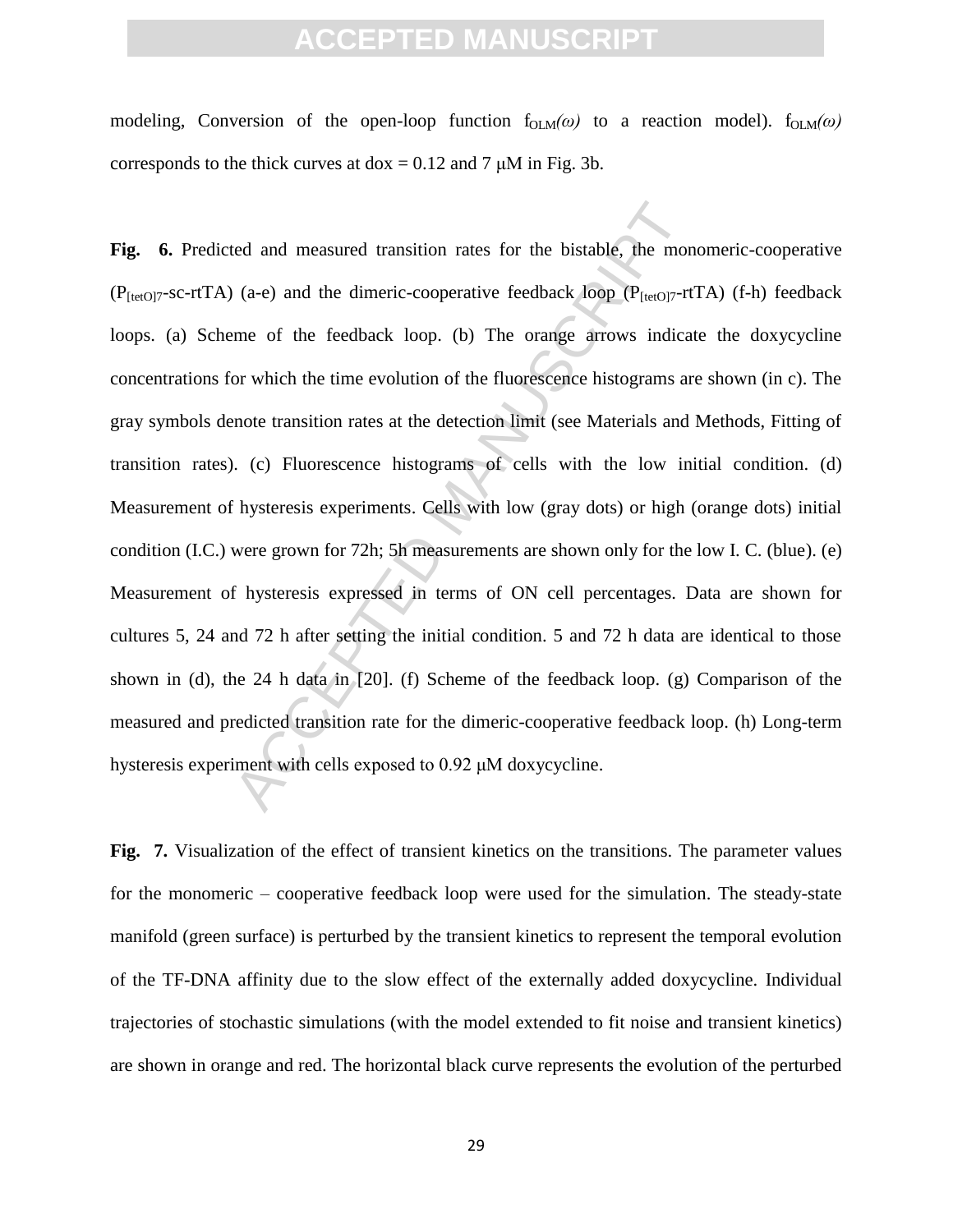fold bifurcation point. The vertical black curve indicates the manifold at the time when the fold point passes the dox concentration that was used for the stochastic simulation (dox =  $1.8 \mu M$ ).

Fig. 8. The role of bistability, noise and transient kinetics in the cell fate transitions. If a network displays steady-state bistability, as determined by feedback opening, the depth of the potential wells and noise are the main determinants of the transition rate (left). If the parameters of the network are outside, but in the vicinity of the bistable range, the transitions are determined by the long transient phase, which can arise due to slow transport, metabolism or other deterministically described transient cellular process (right).

ROCKEY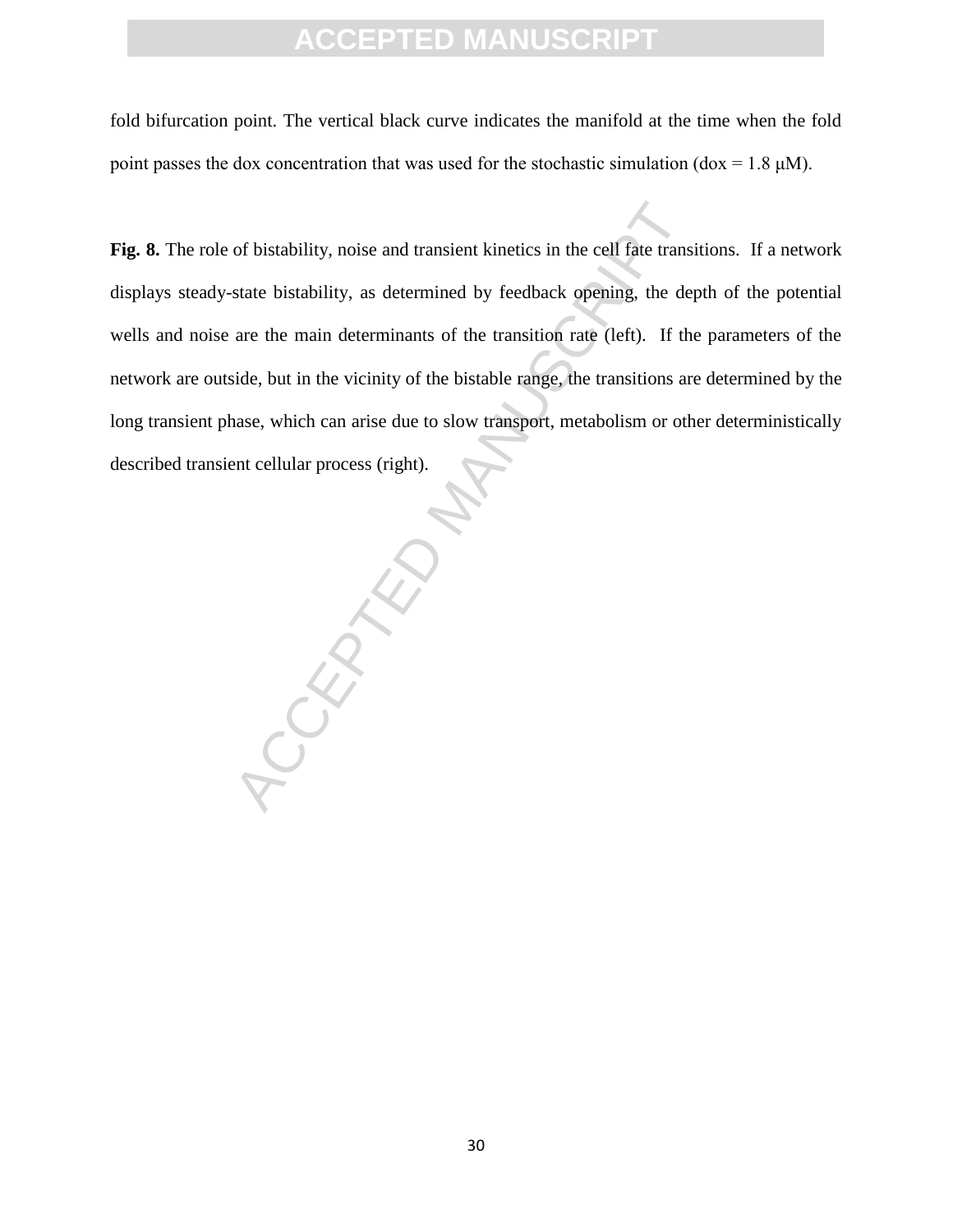#### Figure 1





31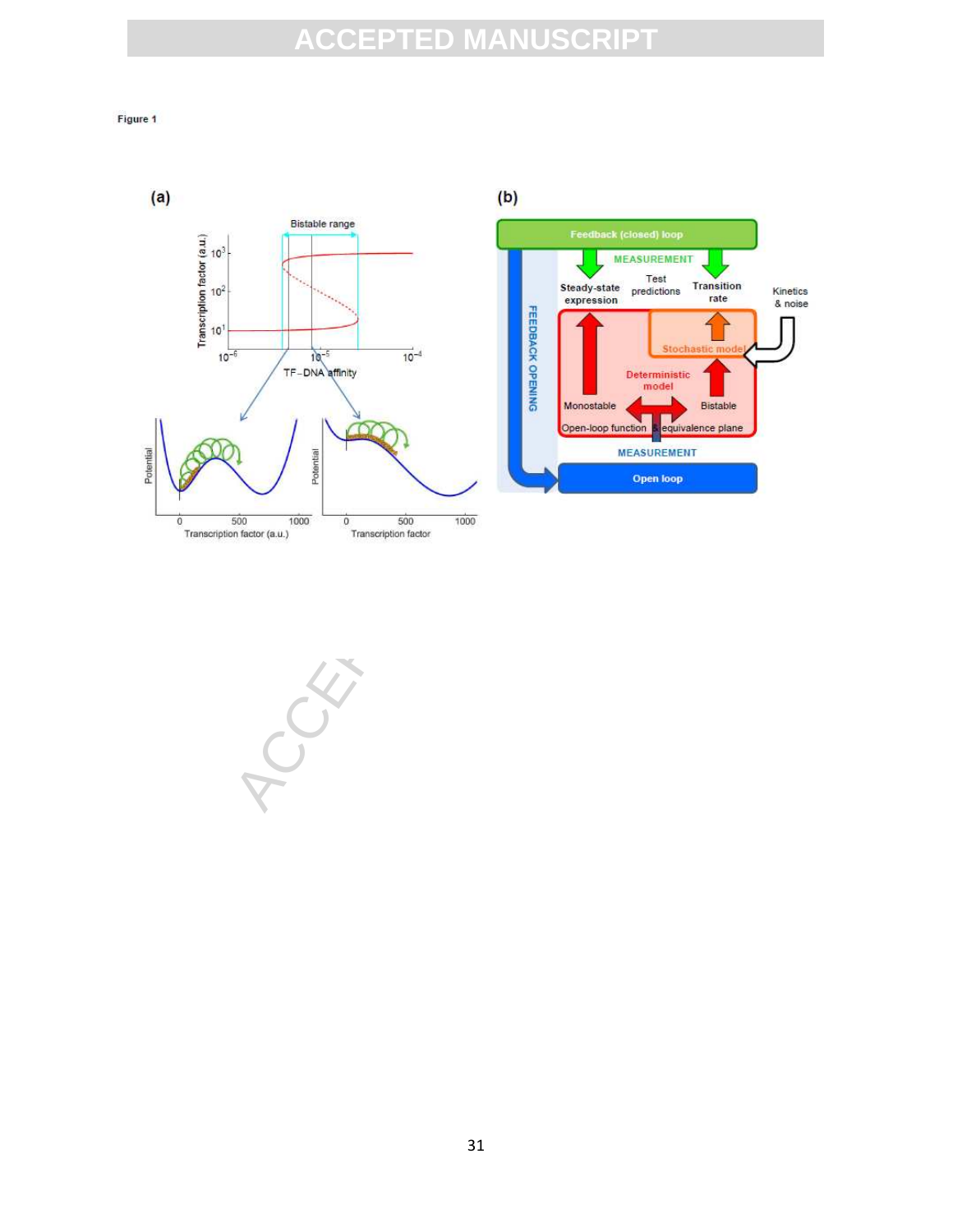Figure 2

 $(b)$  $(c)$  $(a)$ Feedback  $1.0$ Input / Output ACCEPTED MANUSCRIPT Input  $10<sup>3</sup>$  $10<sup>4</sup>$  $10<sup>5</sup>$ Output  $(d)$ Open-loop output: 10<sup>2</sup>, Dox (µM)  $\begin{array}{r} \cdot & 0.55 \\ \cdot & 4.2 \\ \cdot & 20 \end{array}$ Output (RNA)  $10<sup>1</sup>$  $10<sup>0</sup>$  $10<sup>0</sup>$  $10<sup>1</sup>$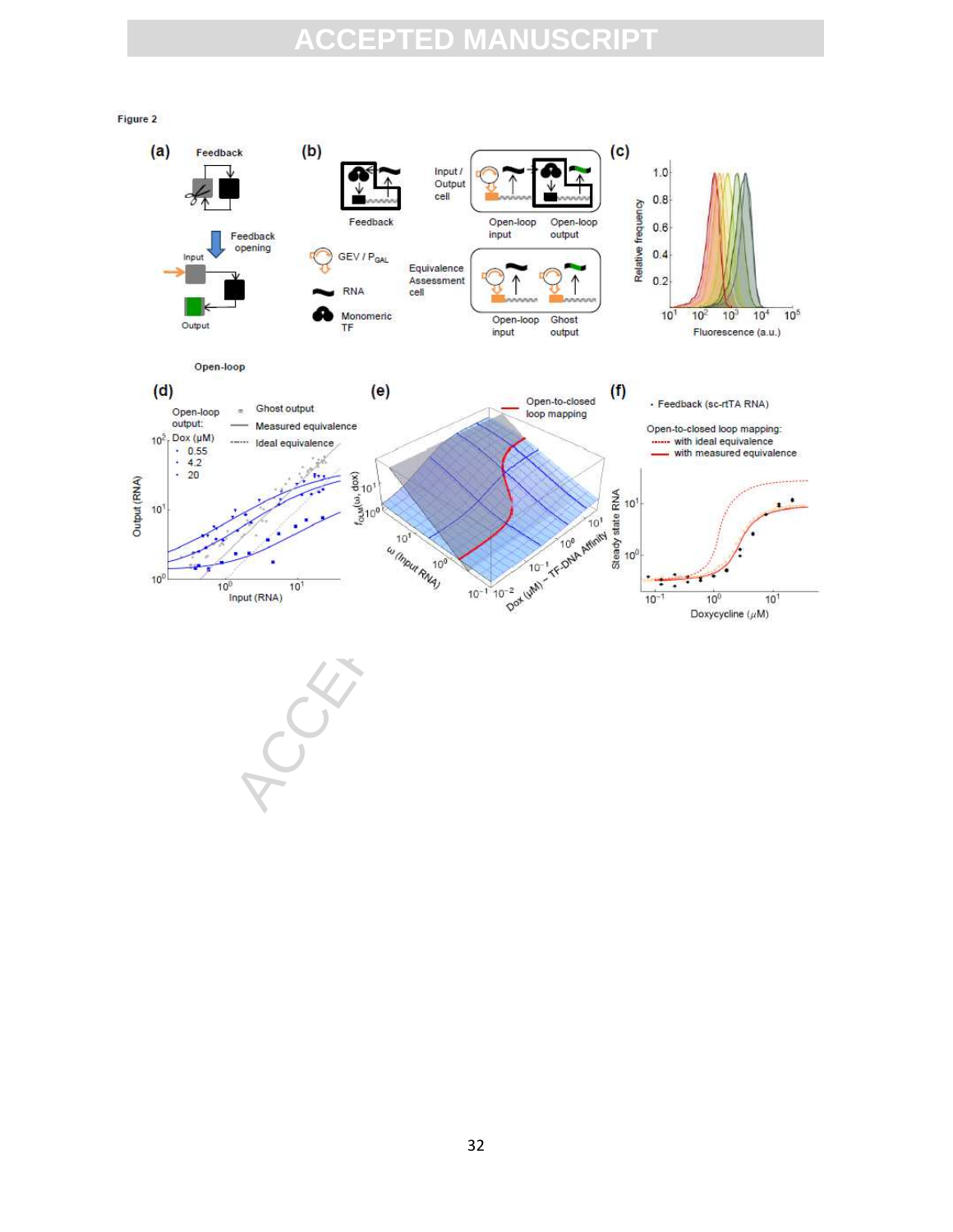#### Figure 3



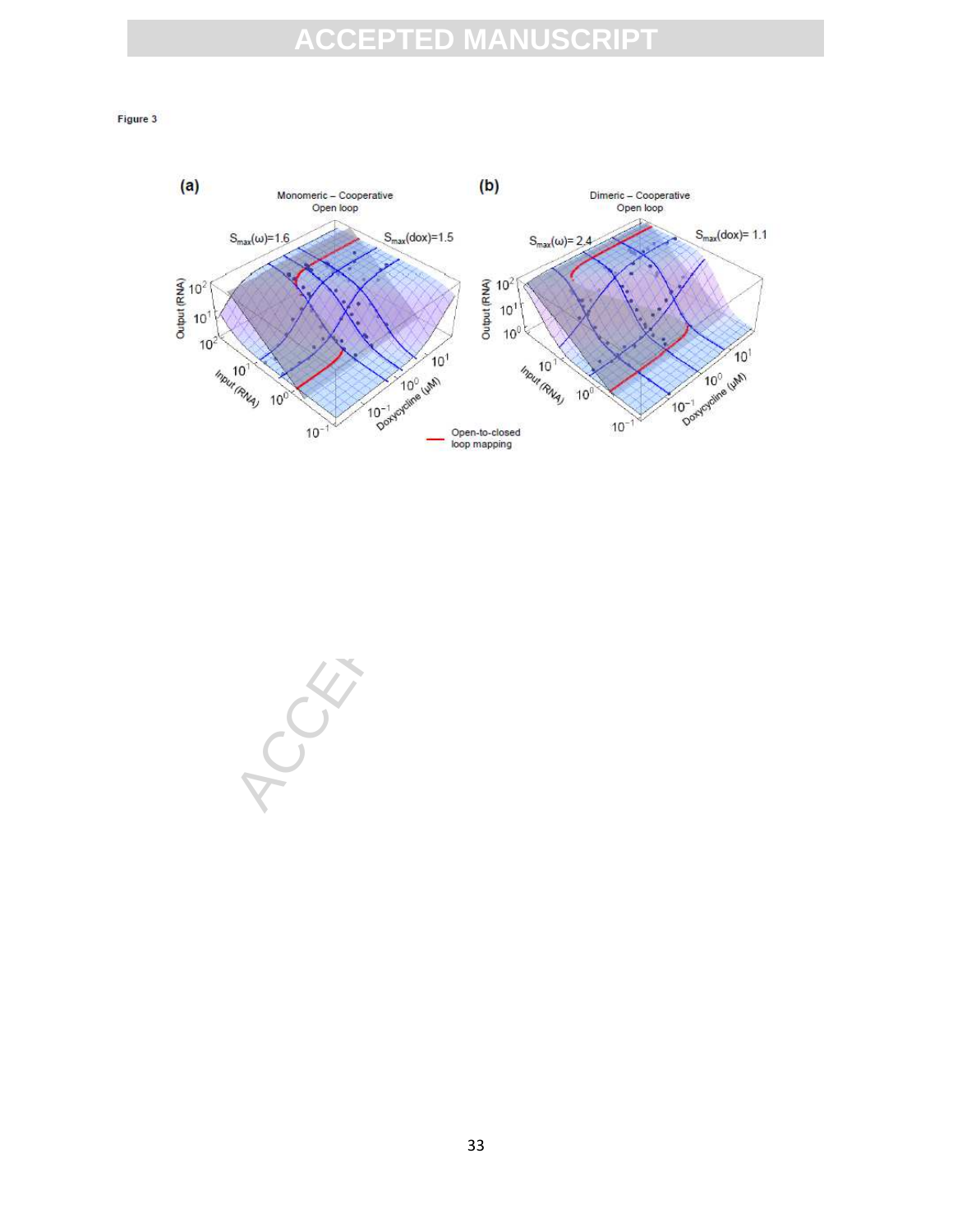Figure 4



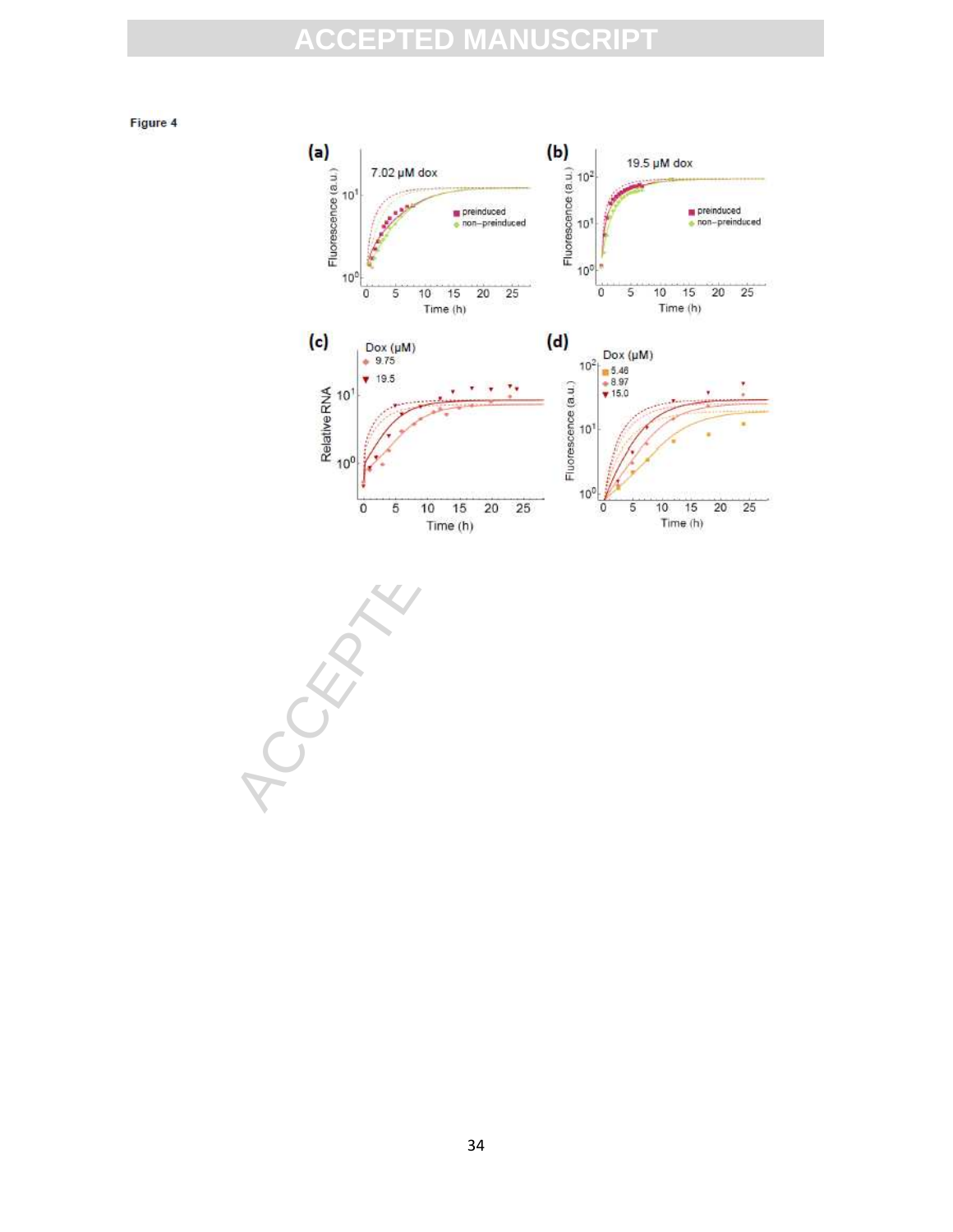



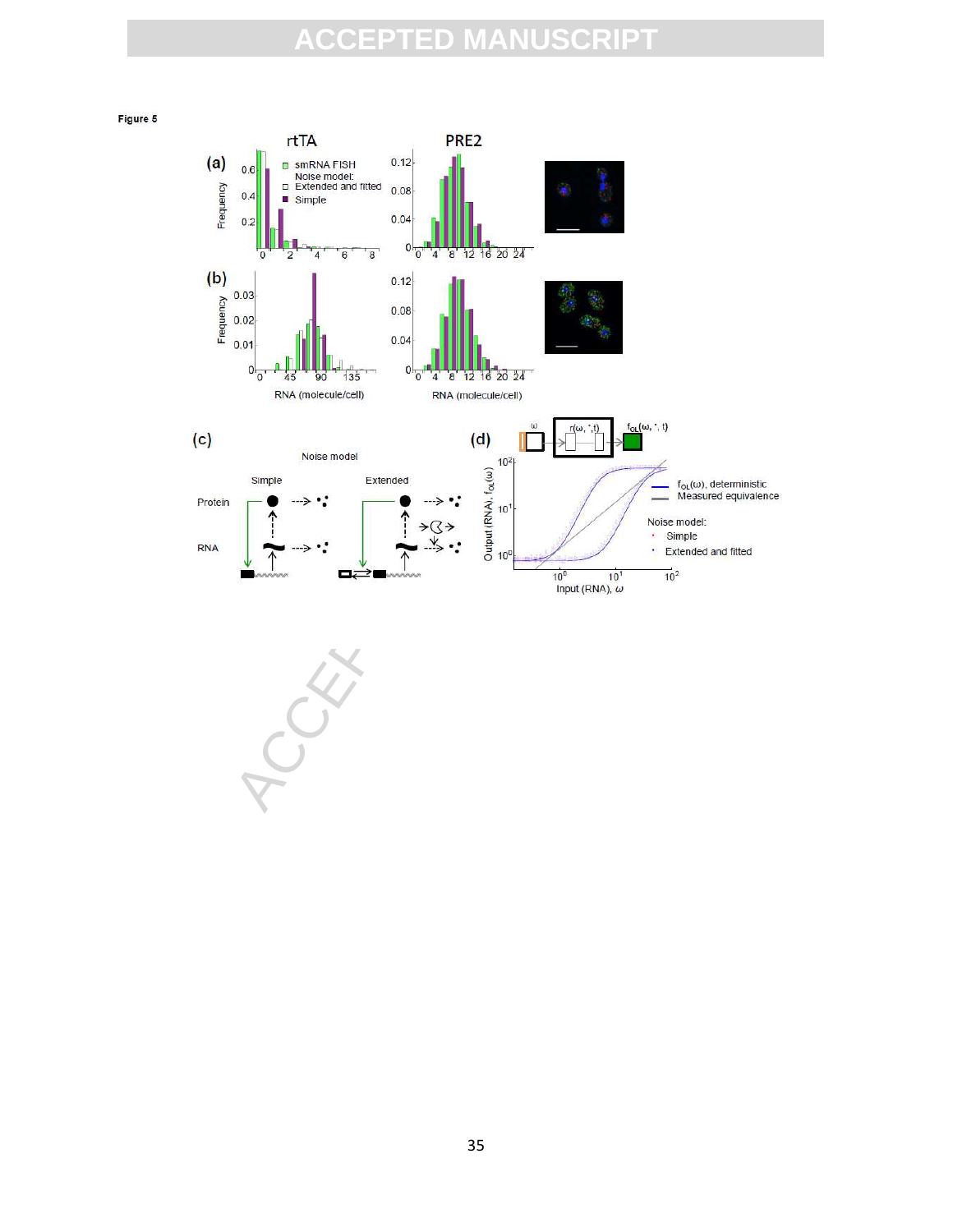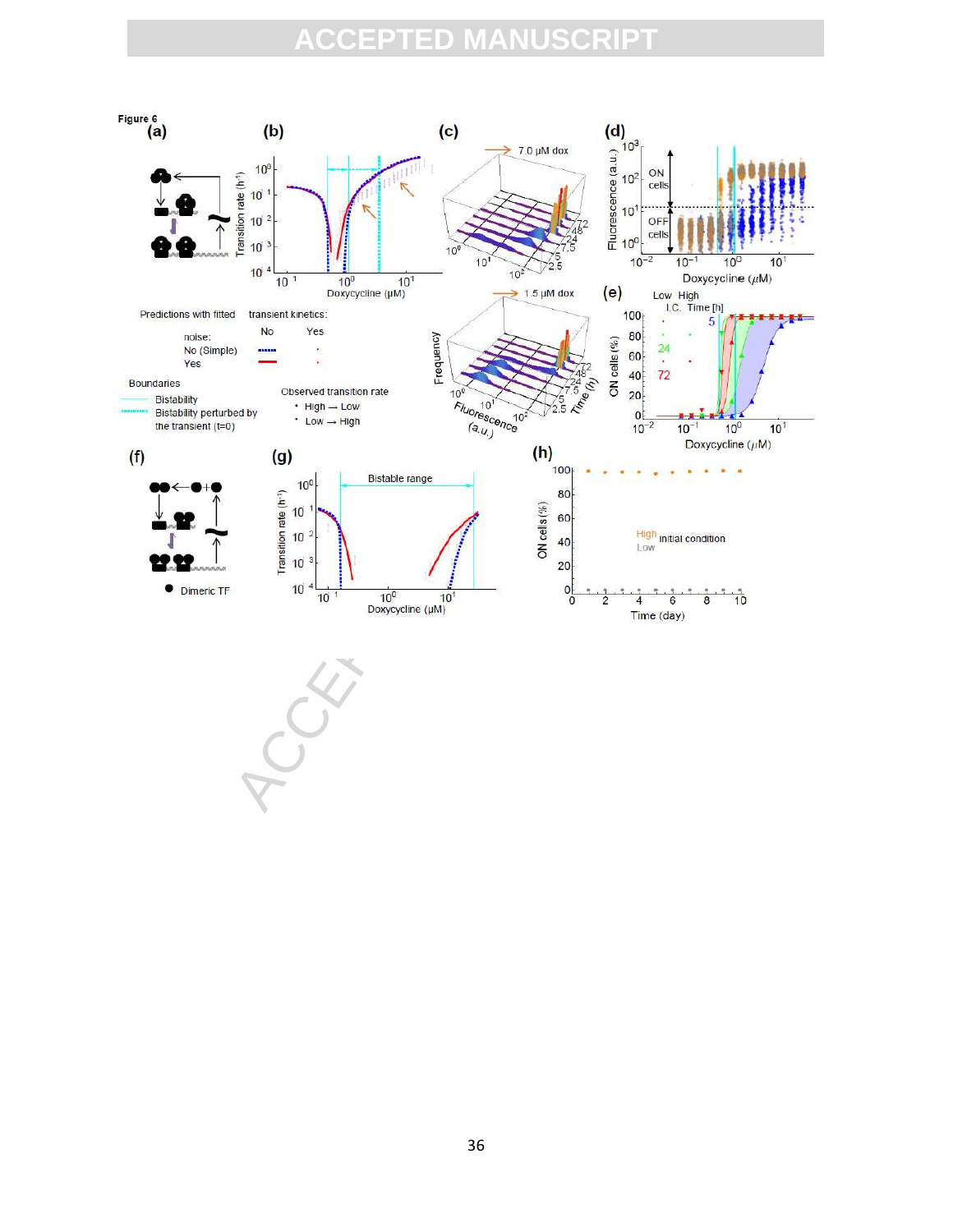Figure 7



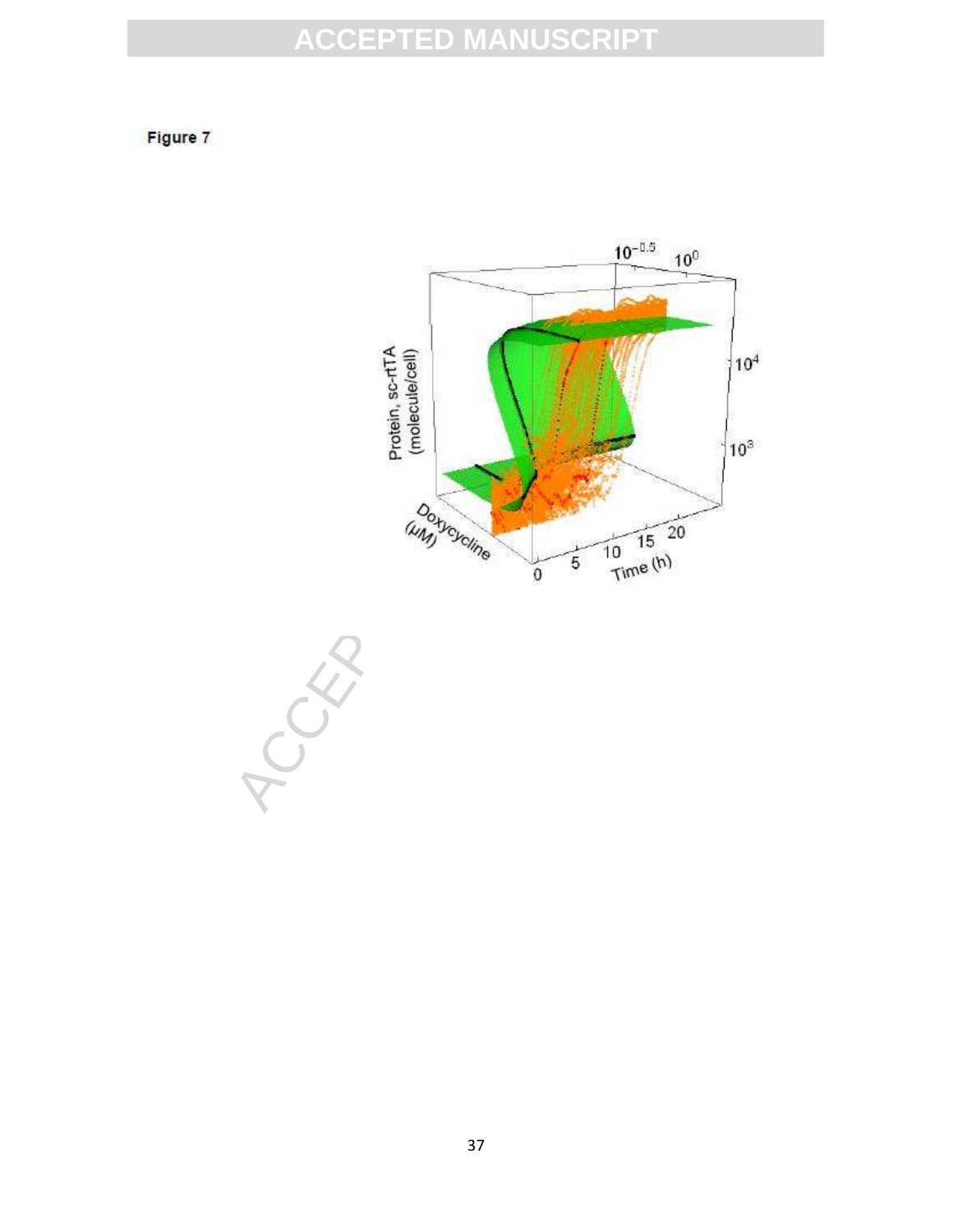#### Figure 8



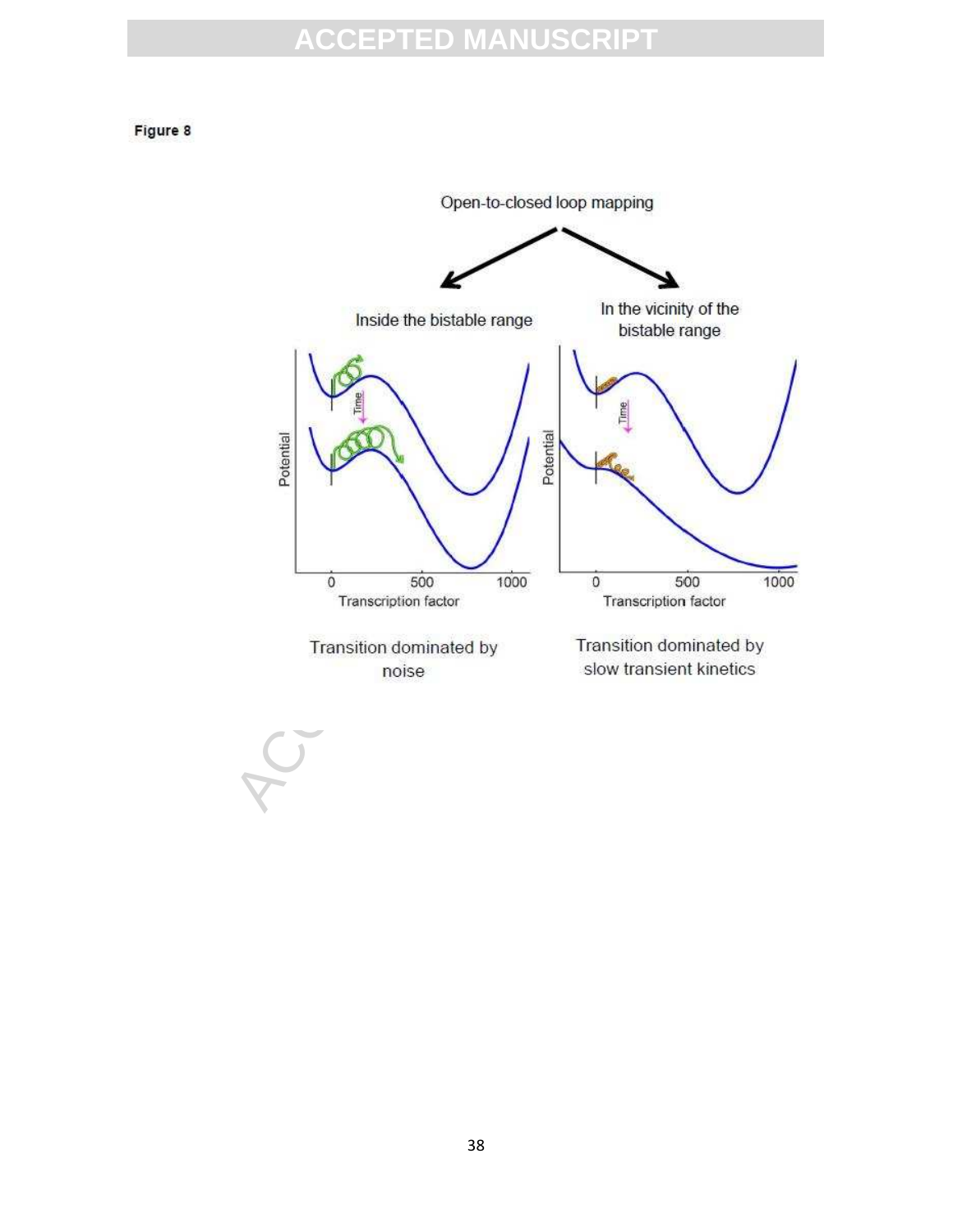

Graphical abstract

Fate 2<br>
Which we have a kinetics<br>
Cell fate transition<br>
Tate 1<br>
Tate 1<br>
Tate 1<br>
Tate 1<br>
Tate 1<br>
Tate 1<br>
Tate 1<br>
Tate 1<br>
Tate 1<br>
Tate 1<br>
Tate 1<br>
Tate 1<br>
Tate 1<br>
Tate 1<br>
Tate 1<br>
Tate 1<br>
Tate 1<br>
Tate 1<br>
Tate 1<br>
Tate 1<br>
Tate 1